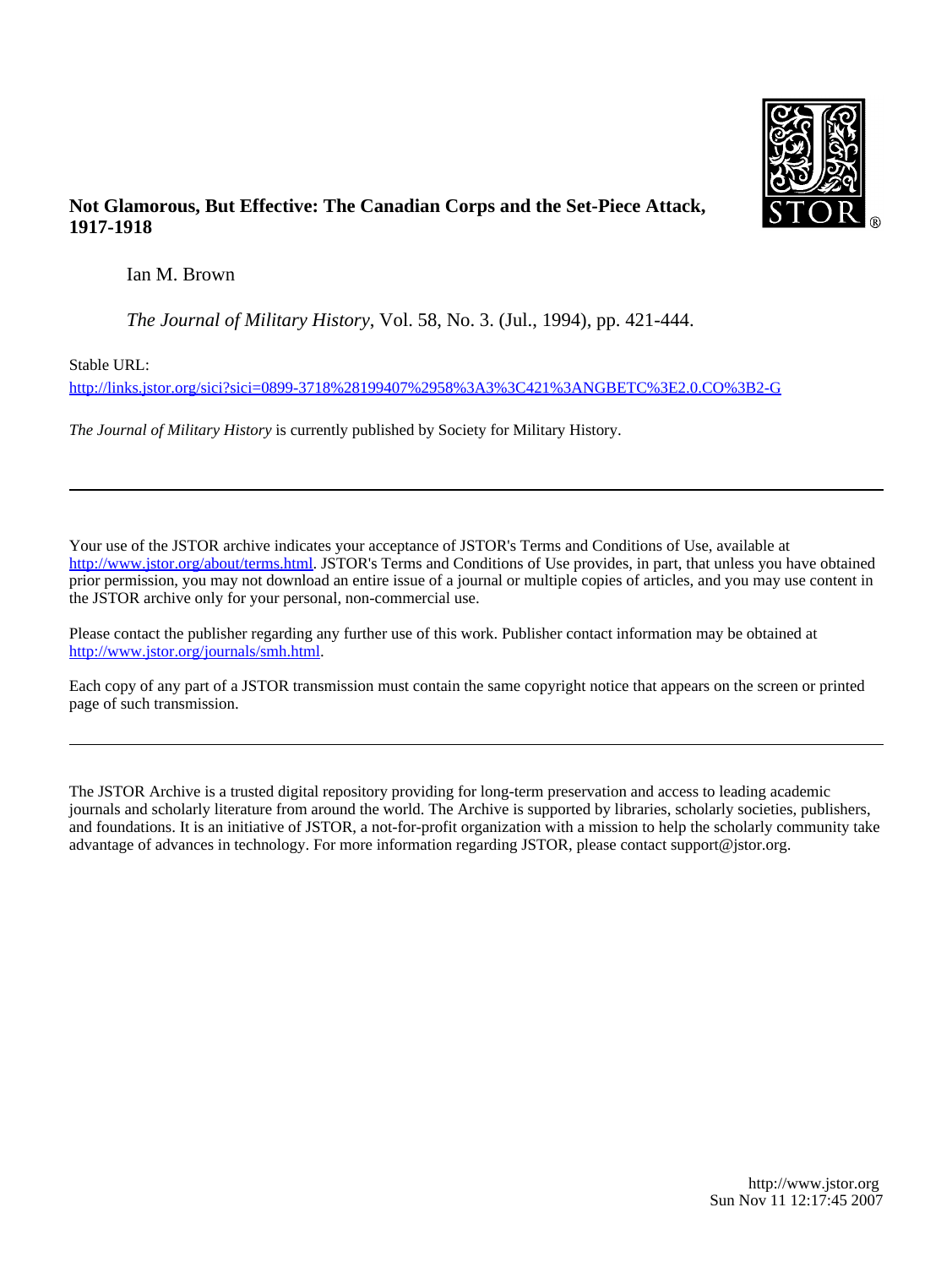# Not Glamorous, But Effective: The Canadian Corps and the Set-piece Attack, 1917-1918"

☆

Ian M. Brown

common problem with the study of military history is a tendency amongst historians to misuse the terms tactics, operations, strategy, and politics. To borrow from *Military Effectiveness,* edited by Williamson Murray and Allan R. Millett: "Military activity takes place at four different levels: political, strategic, operational, and tactical. Each category overlaps others, but each is characterized by different actions, procedures, and goals."l This paper focuses on operations and the exercise of operational art by the Canadian Corps in 1917-18. That is, the planning, preparation and logistics involved in getting the Canadian Corps into a position where it could carry out the orders'of army or theater commanders. The planning and execution of the 1917 attack on Hill 70 by the Canadian Corps is an example of operations. Strategy and politics are generally ignored in this paper as they were the prerogative of the senior British commander in the field, Field-Marshal Sir Douglas Haig, and his political superiors in London. Tactics are only considered insofar as they affected the operational doctrine of the Canadian Corps. The overriding theme of this paper will be a study of the evolution and effectiveness of this operational doctrine, the set-piece attack.

\* The author would like to express his deep appreciation to all those who helped with the creation of this article. In particular, thanks go out to Professors T. H. E. Travers, J. R. Ferris and H. H. Herwig of the University of Calgary's Department of History, whose advice and encouragement made this article possible.

1. Allan R. Millett and Williamson Murray, eds., *Military Effectiveness*, 3 vols. (London, 1988), 1:3.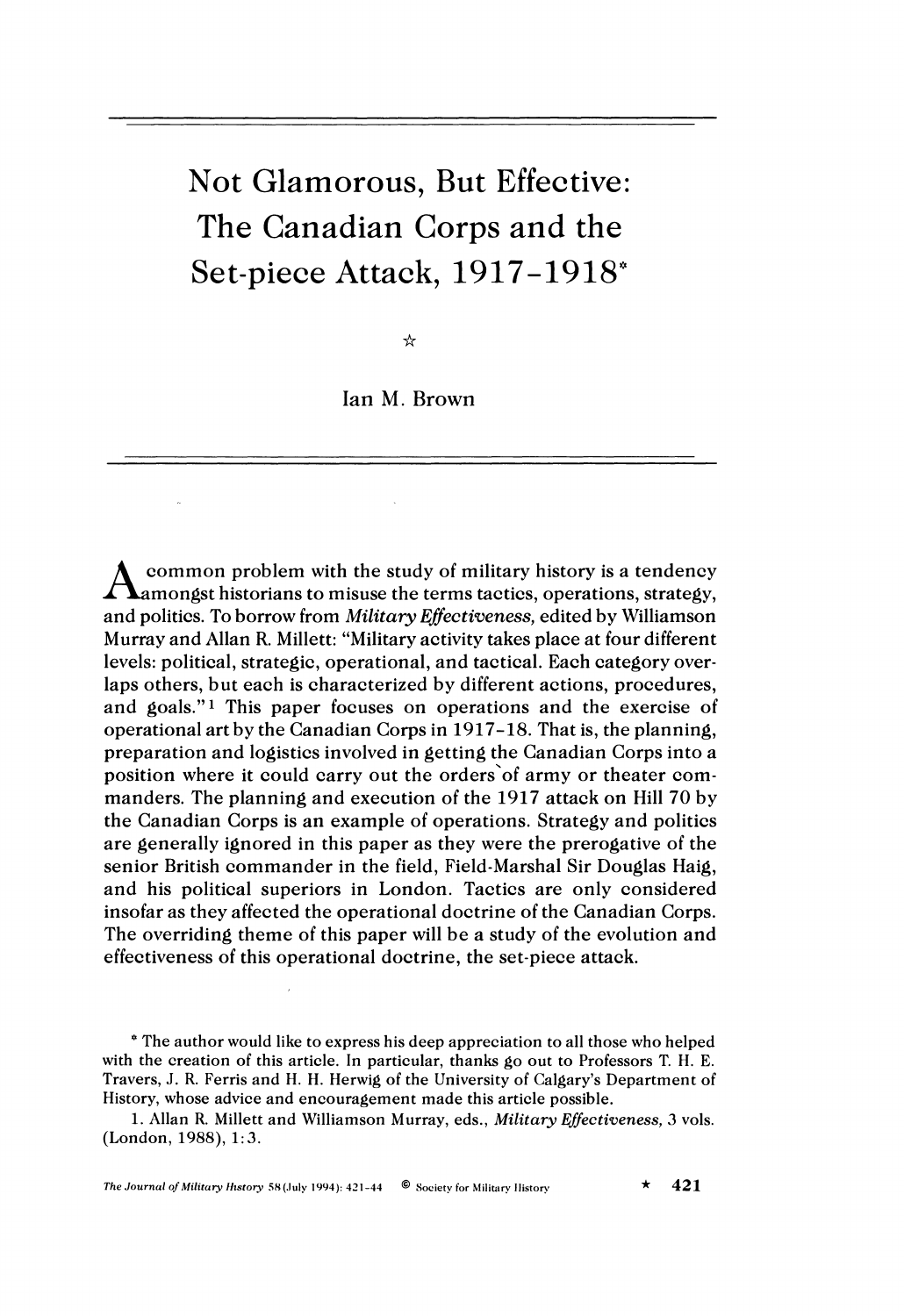The term "set-piece attack," which means a deliberate, closely timed attack under the cover of an intense rolling artillery barrage, usually conjures up unfavorable images in the minds of military historians. Nowhere is this more true than in the study of the First World War. The term brings to mind scenes of the Somme and Third Ypres fostered by the "mud and blood" image of that war. This, however, is an unfounded prejudice, for those campaigns were not set-piece in nature. They were initially conceived as breakthrough operations which then broke down into attrition campaigns. Both the Somme and Third Ypres saw the use and misuse of set-piece attacks, but failures in operational planning have often been the surrogate targets of criticism which should have focused on an intrinsically flawed strategic approach. Admittedly, neither campaign saw brilliance in the employment of operational art, but their failure was strategic—they attempted to achieve the impossible, a breakthrough. The battles which catch the minds of historians looking for success in the First World War are those waged by Lieutenant-General Ludendorff (the German Quartermaster-General) in 1918, later called the spring offensives. Indeed, the German Army is generally praised as the outstanding example of innovation during the war.

Such views have undertones of studies of the Second World War as well, in which the German method of lightning-war or blitzkrieg, attracts favorable evaluation. Indeed, blitzkrieg is probably the single word most often associated with the Second World War. What many forget, however, is that the blitzkrieg did not win that war, nor was it particularly successful after 1942, when the Allies learned how to limit its effectiveness. In a like fashion, infiltration and stormtroop tactics have won similar misguided praise, for neither did they win the war in which they were unveiled.2 Conversely, during the course of the last hundred days of the First World War, the British Expeditionary Force (BEF) showed it could learn from mistakes. It used an effective all-arms and firepower doctrine and was supported by sound strategic decisions. Yet the praise deserved by the BEF is overshadowed by the failures of previous years and by the "mud and blood" view of the war, while we tend to remember German successes and forget their failures.

It is commonly held that, with the exception of tanks, such innovation as occurred on the ground in the First World War was largely confined to the German Army-the result of some inherent genius for war. This view is heavily influenced by the manoeuvre warfare school of thought

2. Bruce I. Gudmundsson, Stormtroop Tactics: Innovation in the German Army, *1914-1918* (New York, *1989).* In Chapter 6, Gudmundsson makes a distinction between stormtroop and infiltration tactics. Stormtroop tactics were designed to get German infantry across no-man's land to the enemy trenches. Infiltration tactics were designed to go the next step and penetrate defensive systems. Neither was a war-winning system.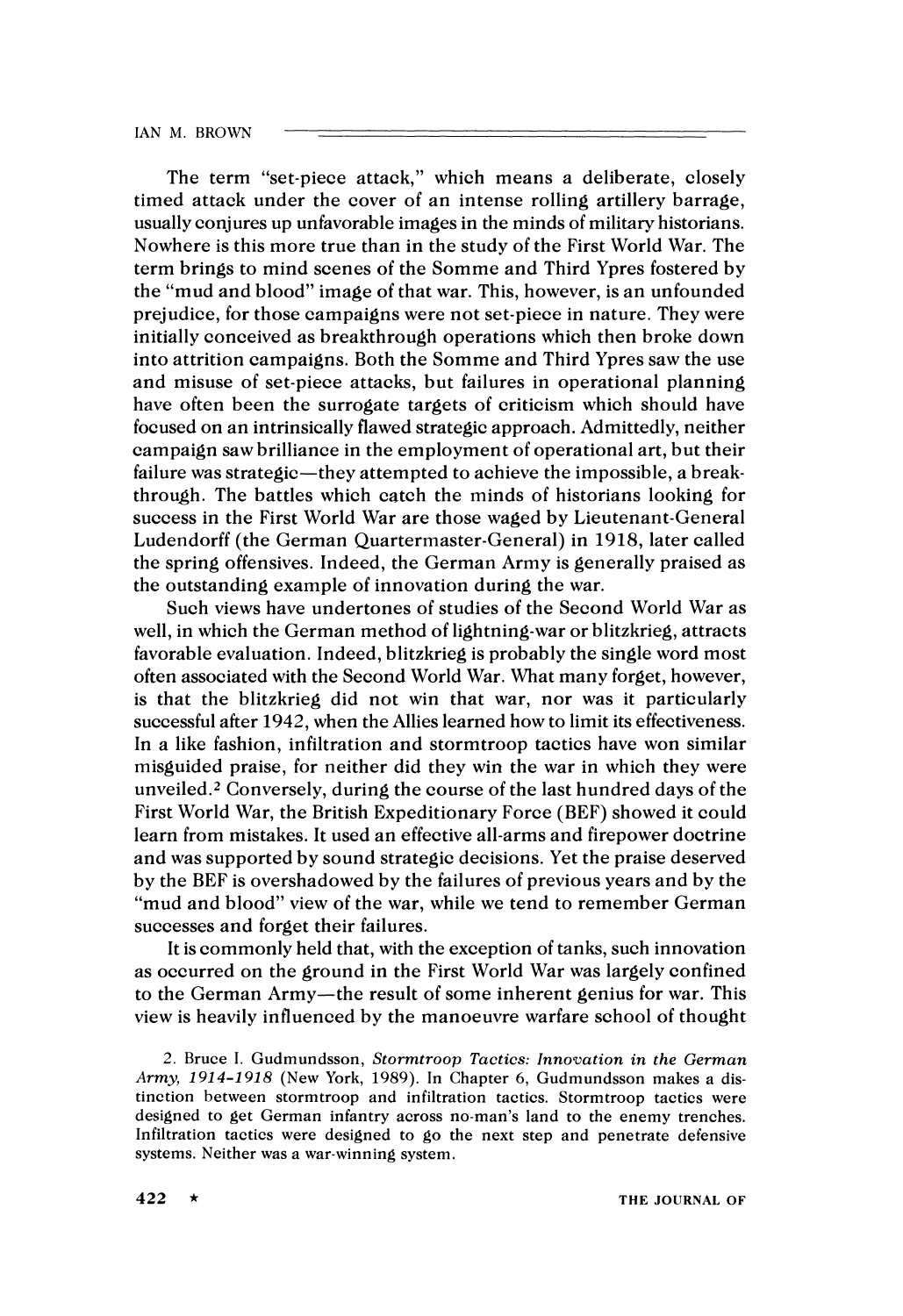regarding operational effectiveness. This school argues that an enemy should be placed, by means of movement, into a position of inferiority. Manoeuvre warfare proponents cite successful examples such as: "Jackson's Valley Campaign in the American Civil War; German infiltration tactics in the offensive of 1918; [and] the World War II Blitzkrieg."<sup>3</sup> Many historians favor the study of battles such as these, the glamour side of warfare, and ignore or downplay the effectiveness of set-piece attacks.

It is only recently that the set-piece approach has been given serious scholarly attention. In *Fire-Power: British Army Weapons and Theories of War 1904-1945* (1982), Shelford Bidwell and Dominick Graham have argued convincingly that the British Army learned and profited from their failures in 1914-17. They argue that the success of the BEF in 1918 was the result of lessons learned in prior years which were given increased effect by the embrace of BEF technology. *Fire-Power*focuses on the Imperial formations of the BEF. This is perhaps understandable given the volume of information available, but the dearth of study of the Dominion Corps of the BEF, which began to see success well before Passchendaele, leaves unanswered questions. For example, if the BEF were at the leading edge of innovation, why did the Arras and Passchendaele campaigns fail at the moment when the Dominion Corps were beginning to see success? It seems evident that the Canadian and Australian Corps had an impact on innovation in the BEF, but this has not been evident in the historiography of the war.

Canadian writing on the First World War is of mixed quality with no single school of thought predominating, and does not recognize the importance of the set-piece attack. Without a completed Canadian Official History of the war, the study in Canada of the First World War has followed one of two main tracks. On the one hand, there are a number of excellent political studies of the war, notably Desmond Morton's *A Peculiar Kind of Politics* (1982) and S.J. Harris's *Canadian Brass* (1988). A great many works, such as John Swettenham's *To Seize the Victory* (1965) and J. Granatstein and Desmond Morton's *Marching to Armageddon* (1989), have been written with the general public in mind. These "big picture" works study the Canadian war effort in general, but very little Canadian historiography looks at the Canadian Corps from an operational perspective. William Rawling's *Surviving Trench Warfare: Technology and the Canadian Corps, 1914-1918* (1992), gives the most current look at the evolution of tactics in the First World War, but Rawling does not seem to realize the importance of operations. He argues that tactics were one of three factors (the others being blockade and American manpower) that won the First World

3. William S. Lind, Manoeuvre Warfare Handbook (Boulder, Colo., 1985), 4.

MILITARY HISTORY  $\star$  423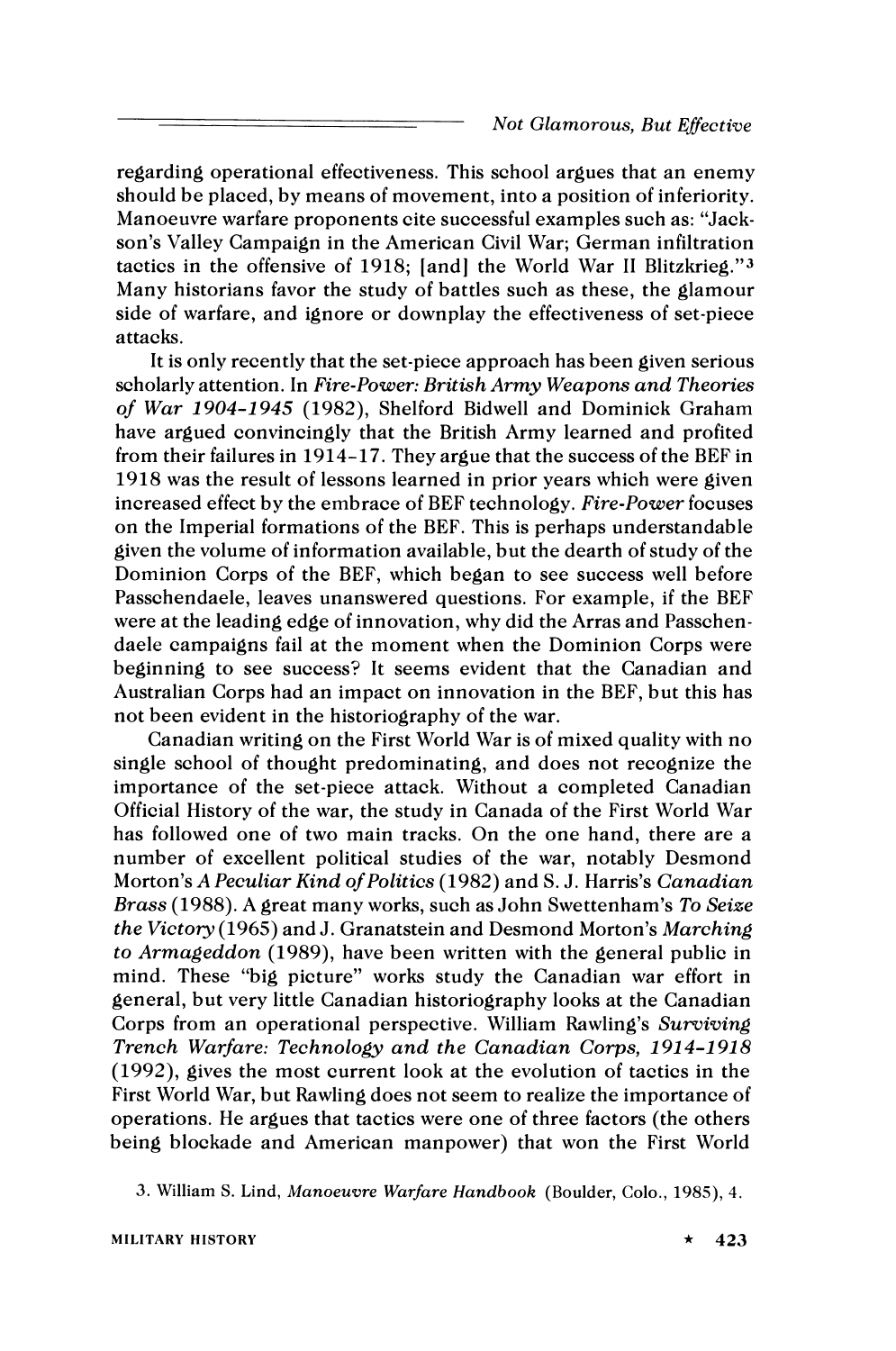War.<sup>4</sup> This is too great a claim for tactics, but the work remains an excellent study of their evolution. Daniel Dancocks has completed *Legacy* **of** *Valour* (1986) and *Spearhead to Victory* (1987), one-year studies of the Canadian Corps, but also concentrates on tactics and the big picture, rather than operational doctrine. With the exception of A. M. J. Hyatt's *General Sir Arthur Currie: A Military Biography* (1987), the biographies of Currie also fail to study the evolution in doctrine which he spearheaded within the Corps, but even Hyatt's study does not deal with operations in 1918 in detail. While many authors have mentioned the Canadian Corps' focus on the set-piece attack, they have not understood its true significance-that it was the style of attack used in the BEF as a whole, that it was a war-winning system, and that it began to see use in early 1917.

In 1981 Timothy Lupfer published the influential *Dynamics* **of**  *Doctrine* and helped to give the German Army of the First World War an aura of infallibility. Lupfer argued that the German Army had a staff system which was uniquely suited to the creation of effective tactical doctrine. He studied the evolution of the German elastic defense and infiltration tactics of 1918, but made no great effort to analyze the operational effectiveness of these methods.5 It must, therefore, have been assumed by many that such methods were effective and inherently better than Allied attempts to solve the problems of the war-this is certainly Lupfer's assumption. It is also an assumption inherent in Denis Winter's *Haig's Command* (1991), which also over-rates German successes in 1918.<sup>6</sup>

Manoeuvre warfare proponents, conversely, hold the set-piece style of attack to be costly and bloody-minded-attrition at its worst as emphasized by the battles of 1916-17. In contrast, the startling success of the Germans on 21 March 1918 made the efforts of previous years seem quite ineffective. But is this correct? The German Army's results in 1918 reflect the lessons of previous years, and the effect of large numbers of specially trained, elite troops spearheading the attack. For a fair comparison, one must look at the results obtained by the elite of the BEF during a similar period.

*5.* T. Lupfer, *The Dynamics of Doctrine: The Changes in German Tactical Doctrine During the First World War* (Fort Leavenworth, Kans., 1981). While Lupfer states that he does "not intend to portray all German tactical efforts as inherently brilliant" (p. ix), this is how his work has been received. At the very least, there is an inherent assumption of superiority of German methods over all others.

6. Denis Winter, *Haig's Command:* A *Reassessment* (London, 1991). This assumption of German superiority is most evident in Chapters 11and 12.

<sup>1.</sup>William Rawling, *Surviving Trench Warfare: Technology and the Canadian Corps, 1914-1 91*8 (Toronto, 1992), 6.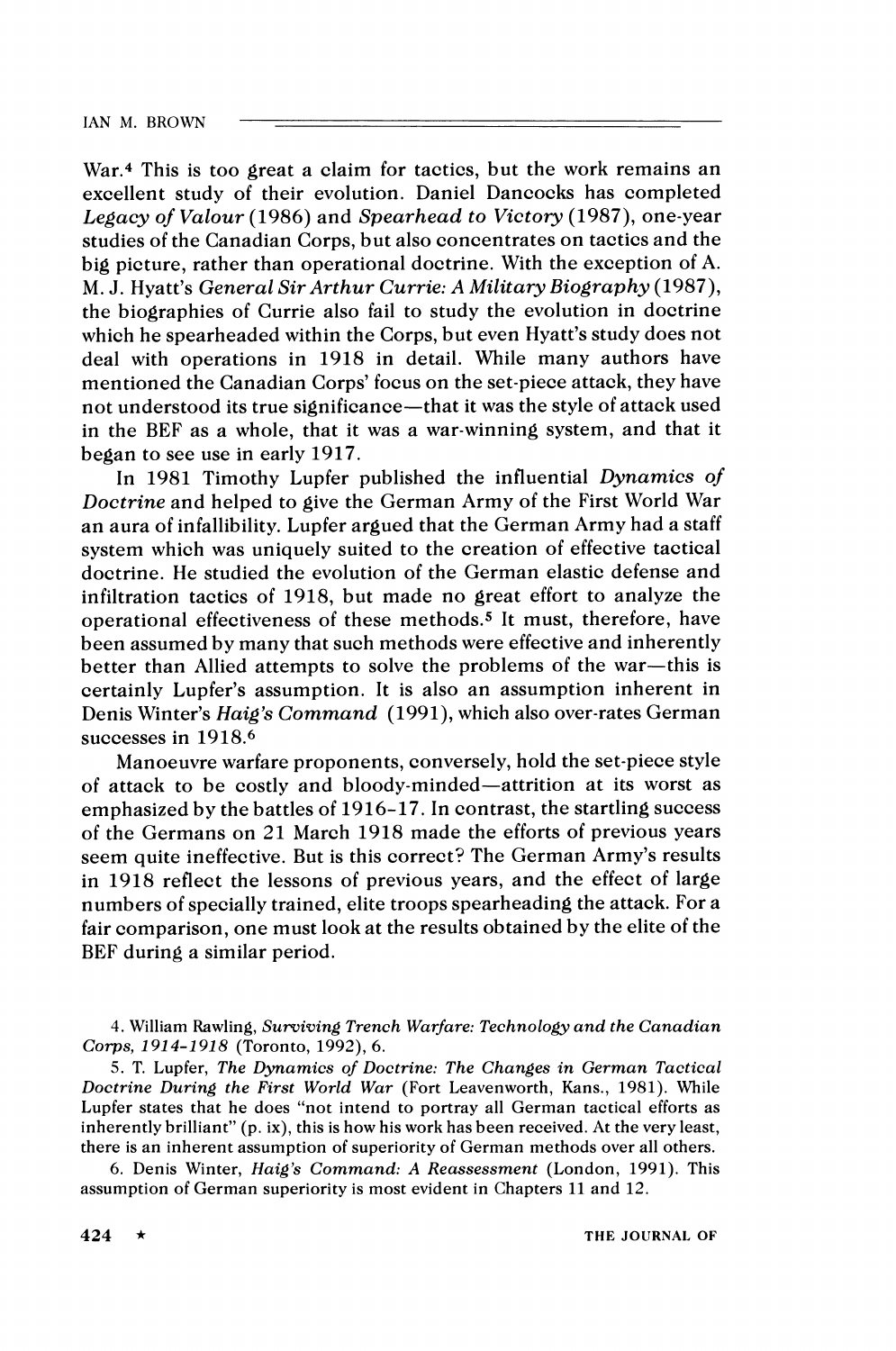The Dominion Corps were in a unique position in regard to their capability. The Canadian Corps in 1917 was larger than any other Corps in the BEF, having four full-strength infantry divisions,' and was also homogeneous-these same four divisions and their supporting arms trained and fought together as a permanent body. The merging of the five smaller Australian divisions in I and I1 Anzac Corps in early 1918 created an Australian Corps of similar size. The homogeneity of the Dominion Corps should not be overlooked. Their homogeneous nature allowed staffs at all levels to become familiar with each other, which led to a distinct efficiency advantage over nonhomogeneous corps.8 This allowed for planning at lower levels-down to battalion level in 1918. It also allowed for standardization and doctrinal innovation which was much more difficult for Imperial corps because Imperial divisions were sent to an Imperial corps during a battle and replaced with entirely new divisions as the battle wore on.

The standard view of the development of doctrine and styles of operations during 1917-18 in effect assumes that one side alone-the German Army-set the pace while all others followed in its wake. This view is wrong. There were multiple learning curves and at least onethat set by the Canadian Corps-progressed at a pace which left the German Army behind. Following Vimy,<sup>9</sup> for example, which had been a great success in the midst of the inconclusive Arras offensive, the Canadian Corps began to refine its methods for dealing with the German counterattack-based defensive systems. They knew that after a successful assault, "within twenty-four hours German Reserve Battalions try to get back the position [and] within three days a fresh division is sent against it."<sup>10</sup> To counter this, an increased emphasis was placed on infantry

7. In 1918, the BEF coped with a manpower shortage by downsizing its infantry divisions. Currie opposed this in the Canadian Corps and succeeded in disbanding *5* and 6 Canadian divisions in Britain and filling out the four divisions in France by an additional one hundred men per battalion. The Canadian divisions in France in 1018 actually rivalled the big American divisions in size.

8. C. E. \\'. Bean, The Australian Imperial Force in France 191**7** (Sydney, 1934), 4: 947-48. Hereafter, Bean's Australian Official History will be referred to as  $A.O.H.,$  followed by the volume number. Winter,  $Haig's \ Command$ , 148. Winter sees this as a central feature behind the success of the Canadian and Australian Corps in 1918.

9. The battle of Vimy Ridge involved the preparation for attack and capture of that formidable German bastion by the Canadian Corps under the command of Lieutenant-General Sir Julian Byng. The battle was a bright spot of the Arras offensive of April 1917 and has become, to Canadians, the battle which led to the psychological separation from Britain and ultimately true sovereignty for Canada as a nation-state.

10. Odlum, "Attack, 1917," Canadian Corps, 21 May 1917, page 2, MG30 E300, \blume 23, Brigadier General Victor Odlum Papers, National Archives of Canada (NAC). Hereafter "Attack," Odlum Papers.

#### **XIILITARY HISTORY** \* **425**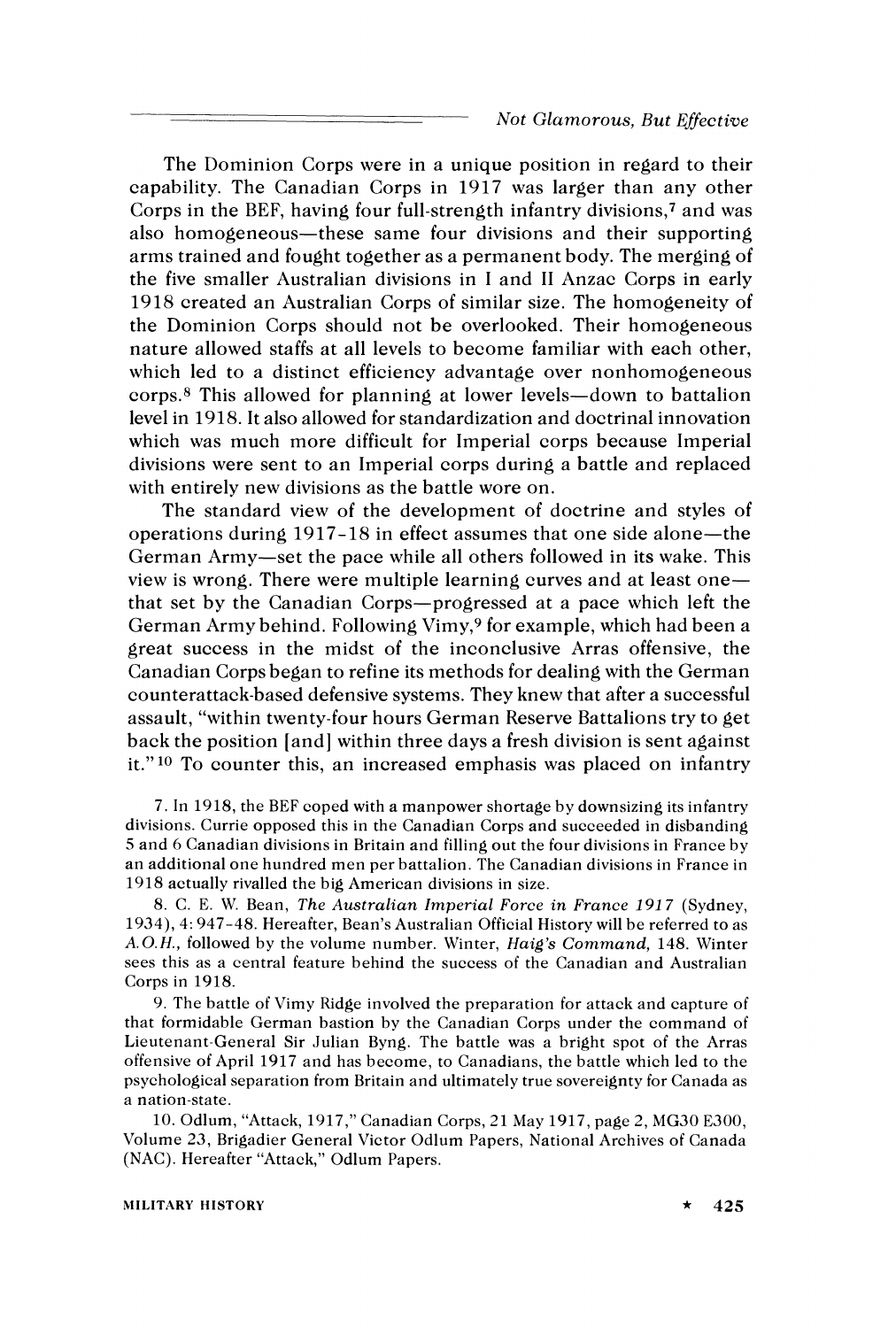holding their own gains.<sup>11</sup> It was noted that, "[as] a rule the German, previous to his counter-stroke, endeavours to obliterate our front lineit is obviously advisable not to have our front line where he thinks it is, but in a row of shellholes, connected as far as possible, in front of the captured line."<sup>12</sup> By recognizing German and Canadian tendencies, remedies and counters were undertaken by Corps Headquarters. As the counterattack was the hallmark of all German styles of defense, Canadian headquarters had begun to realize that heavy casualties might be inflicted on the Germans if assault troops were able to achieve their objectives in good condition and thus be prepared for, and capable of resisting, counterattacks.13 They also realized that the artillery could aid the infantry if objectives were limited while the former was pushed aggressively forward. This revival of the bite-and-hold idea of previous years proved feasible because of advances in artillery technology during 1916-17. Attacks would now be characterized by a remarkably tight integration of infantry and artillery. Objectives were limited so as not to outrun fire support, and every effort was made to bring firepower forward as quickly as possible to the new front. This approach was both more sophisticated and effective than the German practice, and, incidentally, was ideally suited to handle the central element of all German defensive systems-the immediate counterattack on an assault force before it could solidify its new defensive position. The first test of the new system came in mid-summer.

On 7 July 1917 Lieutenant-General Sir Arthur Currie, the new Canadian Corps Commander, was ordered to capture Lens, which GHQ considered strategically valuable due to the coalfields surrounding it.14 Currie delayed his attack and asked that he be allowed to assault Hill 70 instead, as he felt that this was the feature which dominated Lens.<sup>15</sup> Currie was certain that once Hill 70 fell, Lens would follow. Additionally, "this objective was selected because it gave observation far into the German lines and its possession would be so intolerable to the enemy that he could not submit to it and must react."l6 This was reminiscent

11. Melntyre, Diary, 15 August 1917, MG30 E241, Volume 1, D. E. Melntyre Papers, NAC. Hereafter McIntyre, Diary. Also "Attack," Odlum Papers.

12. "Attack," Odlum Papers, NAC.

13. "1st Canadian Division Instructions for the Offensive, Passchendaele No.1," 5, G.3-1, 23 October 1917, RG9 III C1 Volume 3853, Folder 68, File 1, NAC.

14. *G.* W. L. Nicholson, *Canadian Expeditionary Force 191 4-1 91 9* (Ottawa, 1964), 284. Hereafter *C.E.F.* 

15. Currie, Diary, 10 July 1917, MG30 E100, Volume 43, File 94, Currie Papers, NAC. Hereafter Currie, Diary. Also *C.E.F.,* 285.

16. J. E. Edmonds, *,Military Operations: France and Belgium 191 7, Messines and Third Ypres (Passchendaele),* vol. 11 (London, 1948), 219. Hereafter, Edmonds's work, the British Official History, will be referred to as *B.O.H.,* followed by the volume number. Also *C.E.F.,*285.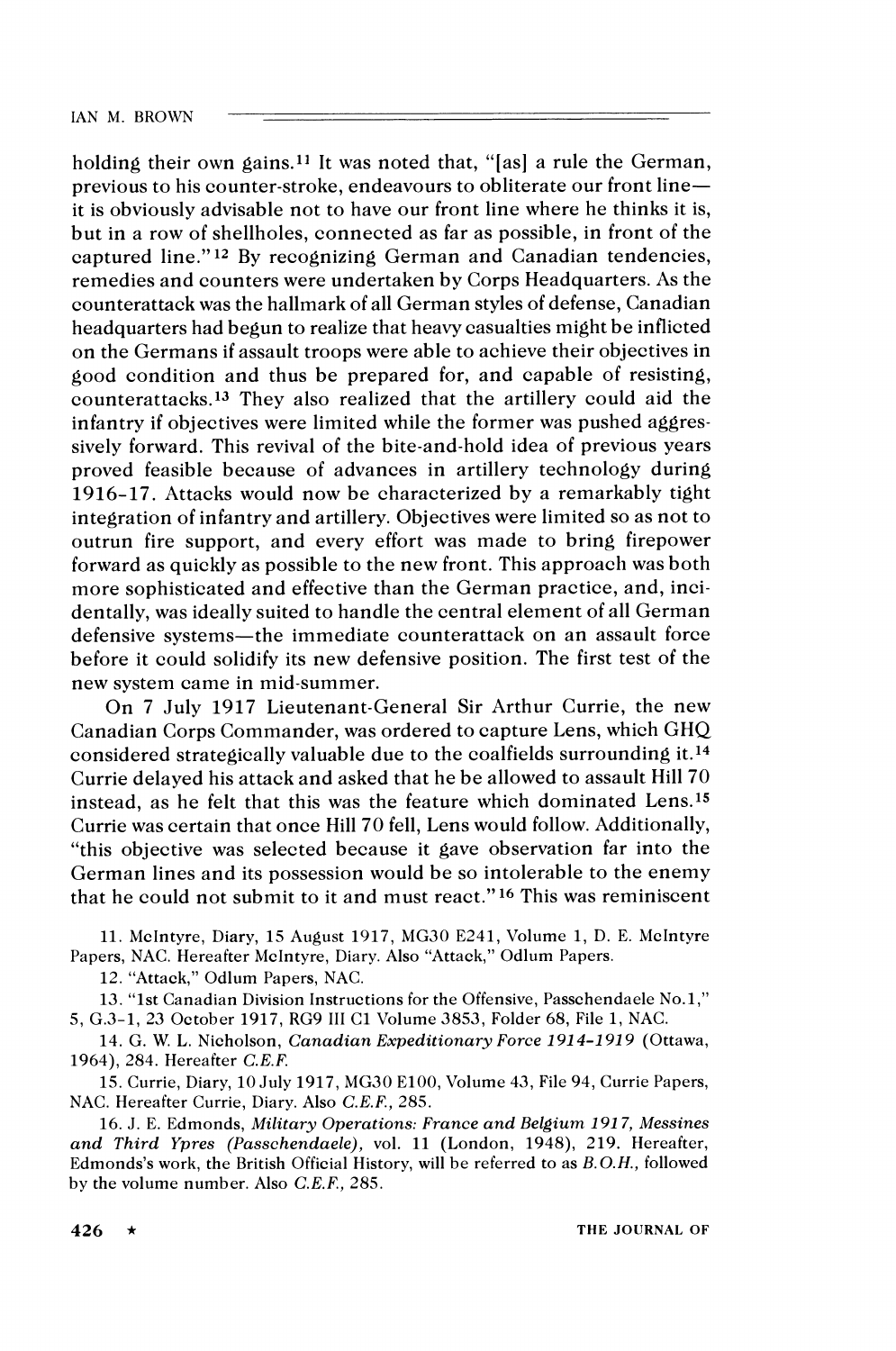of the German plan for Verdun, but was successfully carried out because of the tight integration of artillery and infantry.

In attacking Hill 70 and Lens, Currie used the set-piece attacking style which had proven effective at Vimy. However, as aggressive counterattacks were expected, it was hoped that the "full use of artillery power in all stages of the battle [would] reduce infantry casualties to a minimum."17 Indeed, the plan was for the artillery to catch and destroy the Germans in their assembly areas, thus paralysing their reaction.18 Hill 70 was successfully captured on 15 August. Successive German counterattacks were crippled by infantry, machine-gun, and artillery fire in the days following.19

Currie related that during the battle, "[our] casualties so far [are] about 5,600 but in my opinion the enemy casualties must be close to 20,000. Our gunners, machine-gunners and infantry never had such targets."20 He noted that the Germans launched "no fewer than twentyone counter-attacks" often using "very large forces and all [carried out] with great determination."<sup>21</sup> The use of artillery as an operational tool, combined with better infantry tactics than were used at  $V$ imy,<sup>22</sup> turned the Germans' propensity to counterattack against them by creating a deliberate killing ground in front of the Allied positions, ensuring that counterattacks would be very costly.

Currie felt that the battle for Hill 70 in particular, "was altogether the hardest battle in which the Corps [had] participated."23 During the assault, Currie committed fourteen battalions with two in reserve. In return the Germans were forced to commit sixteen reserve battalions, including two Guards divisions, to support their initial five battalions; all were badly mauled.24 This success helped morale and confidence, as Brig.-Gen. Victor Odlum expressed to a friend on 23 August:

A Canadian soldier, Lieutenant-General Sir A. W. Currie, is now at its [the Corps'] head, and he has the confidence of all ranks. Commanded by a Canadian, gradually becoming staffed by

17. *B.O.H.,* 11:221.

18. *C.E.F.,*289.

19. *C.E.F.,*289-91.

20. Currie, Diary, 15 August 1917. This figure is unconfirmed, but there is no doubt that the Germans suffered heavily in their counterattacks.

21. Currie, Diary, 15 August 1917.

22. For a study of the evolution of these tactics, see Rawling, *Surviving Trench Warfare.* Chapter *4,* "Towards Vimy," describes the evolution of Canadian tactics from the close of the battle of the Somme to the opening of the battle for Vimy Ridge. Chapter 5, "Spring and Summer 1917: Developing Fire and Movement," takes his tactical study to the close of the Hill 70 battle.

23. Currie, Diary, 15 August 1917.

24. *B.O.H.,* 11: 230.

**MILITARY HISTORY**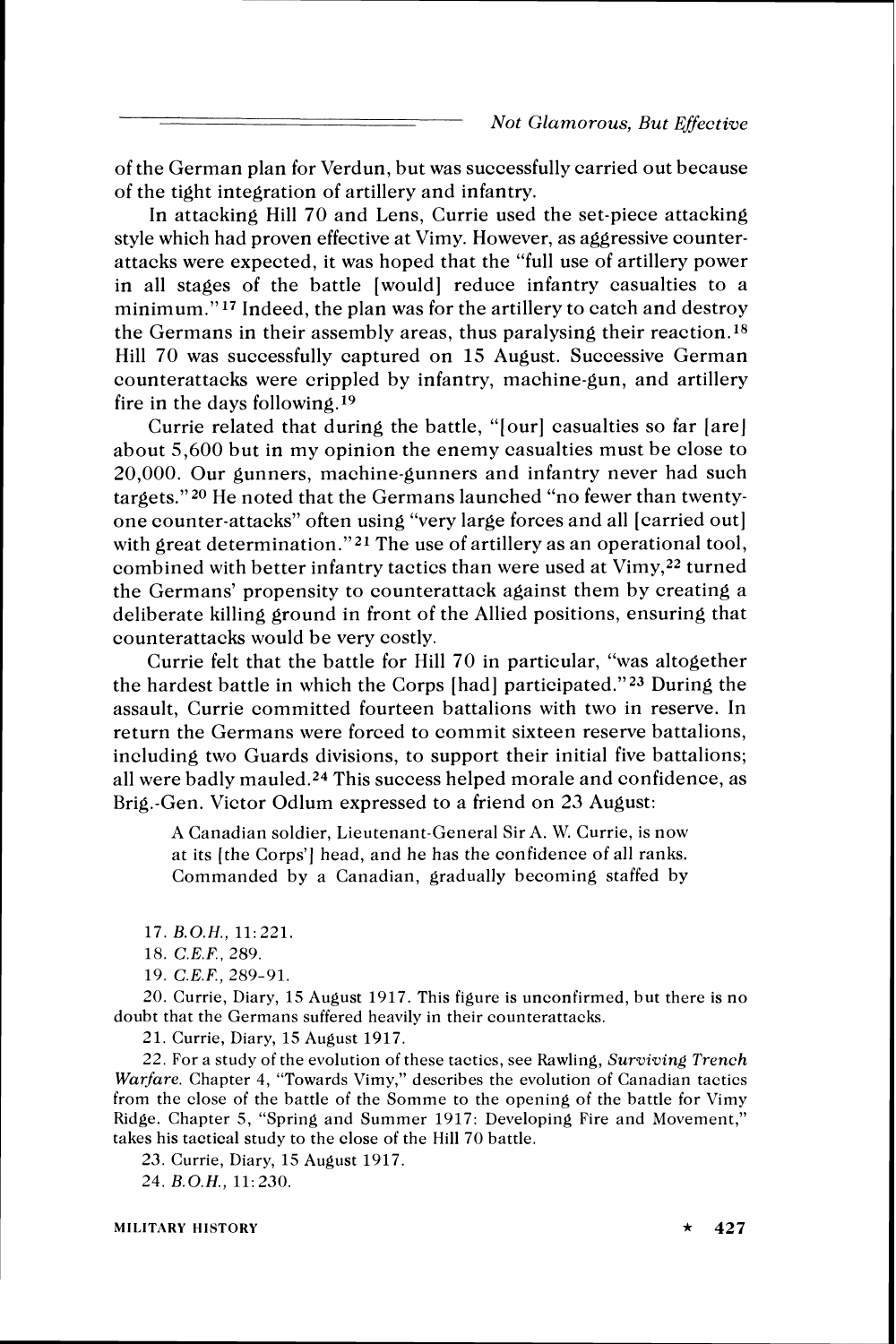Canadians, and covered by Canadian guns, the Canadian Corps is today a very highly efficient military machine.25

As a result of such successes, Haig used the Corps at Passchendaele, to relieve the Australians, who had suffered in the September mud.

The fact that the Canadian Corps had some degree of independence from British GHQ allowed Currie to get the time required for the capture of Passchendaele Ridge. The Canadian Corps mounted and launched four carefully coordinated and prepared attacks to capture Passchendaele Ridge. Currie wanted his artillery commanders to use as much ammunition as they could, since he recognized its importance in both supporting the infantry and denying the German troops in the battle area their logistic support. To support the infantry at Passchendaele, the Canadian artillery fired 1,453,056 shells, totalling 40,908 tons, between 17 October and 16 November.26 This was 68 percent of the shells allotted to the Canadian Corps for the battle.27 This corresponds almost exactly with the average percentage of artillery pieces in action per day during the battle, implying that, had the Corps been able to keep all of its guns in action for the duration of the battle, they would have exhausted their ammunition allotment.28 The Artillery however, believed that it had not provided the support it could have, had ground conditions been better.29 They estimated that the muddy conditions had forced a reduction of 25 percent in their firepower support for the Corps.30 These conditions also hindered the Germans.31 Passchendaele is an excellent example of perseverance on both sides, but is a rather poor example of brilliant or decisive operational art. The Corps succeeded in the capture of the Ridge, at a cost of sixteen thousand casualties, and was then able to retire to winter quarters where the lessons of the previous year could be analyzed and changes made.

Following the Passchendaele battle, the Canadian divisions summarized their findings and operations for Corps headquarters. This "summary of operations" always included a section on "lessons and deductions" which was carefully studied by Corps headquarters. 1 Division had a number of suggestions following the battle. It asserted, for example,

25. Odlum to Greenway, 23 August 1917, Odlum Papers, Volume 20, NAC.

26. "Canadian Corps Ammunition Expenditure-Passchendaele," "Ammunition Allotted to Canadian Corps-Passchendaele," RG24, Volume 1831, GAQ 8-7. Also, same documents in RG9 111 C1, Volume 3852, Folder 65, File 1, NAC.

27. Ibid.

28. Ibid.

29. "Canadian Corps Artillery Report on Passchendaele Operations Oct. 17th to Nov. 18th 1917," 2, RG9 111 C1, Volume 3852, Folder 65, File 1, NAC. Hereafter Passchendaele Artillery Report.

30. Ibid., 31.

31. Ibid., 14.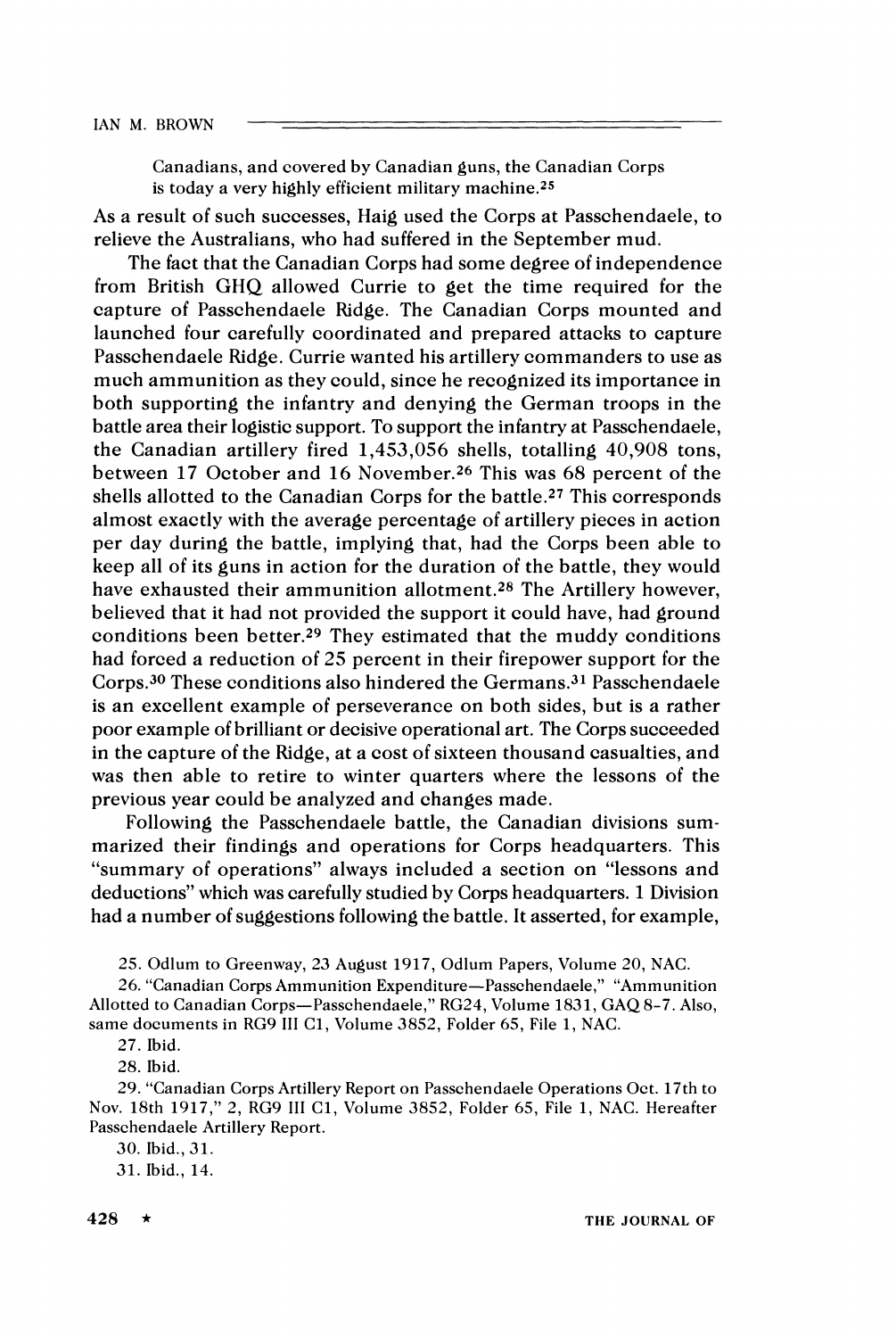that close interdivision liaison was vital for the success of reliefs and that junior officers and noncommissioned officers must be knowledgeable of the chain of command and ready to take over if necessary; this was apparently well done.32

Currie, having read such divisional assessments, submitted his report to Second Army following the battle, and essentially laid out a number of features which benefitted a set-piece attack.33 Firstly, Currie paid tribute to what he called the fighting spirit of the men, their esprit de corps and training. Indeed, captured German officers expressed great admiration "for the Canadians especially for their physique, a Battalion commander saying that with such men he [could] 'go anywhere and do anything."'34 For that matter, throughout 1917-18 the Germans routinely viewed Dominion forces as by far the most formidable of all their foes.35 Secondly, Currie emphasized that the preparation time he had been allowed was significant. It meant that his troops went into action supported by reasonably well supplied artillery and an intact logistics system. Thirdly, he stated that the roads and heavy tramlines built and operated by the Corps were vital in the supply of the artillery. Next, Currie felt that advance liaison and intelligence work carried out in cooperation with the heavy artillery helped to ensure that the artillery knew what it had to do. He felt that the practice of inserting assault troops into the lines twenty-four to thirty-six hours ahead of time increased the likelihood of success by familiarizing the attacking troops with the ground over which they would attack. Next, Currie noted that during the battle, the timely and correct use of reserves by commanders on the spot had helped greatly. Currie specifically noted that the attack on Bellevue on 26 October (part of the first attack towards Passchendaele) had failed until the Brigade reserve was committed and its commander, who was in touch with the battle developments, succeeded in seizing a foothold on the Bellevue Spur. Further, Currie noted that the Canadians had reinforced partial successes and hurt the enemy by so doing—a clear indication that officers in the Corps understood the tactical

32. Lessons and Deductions, "1st Canadian Division Report on the Passchendaele Ridge Operations November 4-12, 1917," 29, RG9 III C1, Volume 3853, Folder 68, File 3, NAC. Hereafter Lessons and Deductions, Nov. 4-12.

33. Unless otherwise noted, all assessments of success which follow are taken from: "Canadian Corps G.724/27-3 to Second Army," 20 November, 1917, RG9 111 C1, \'olume 3854, Folder 71, File 7, NAC.

34. "Canadian Corps Summary of Intelligence," 7 November 1917, RG9 I11 D3, Volume 4816, NAC.

35. Winter, *Haig's Command,* 144. Winter is one of a number of authors who have made this point. Even so, he has not figured out what it was that made the Dominion troops so successful. He has not hit on the actual method of attack which led to their success.

#### MILITARY HISTORY  $\star$  429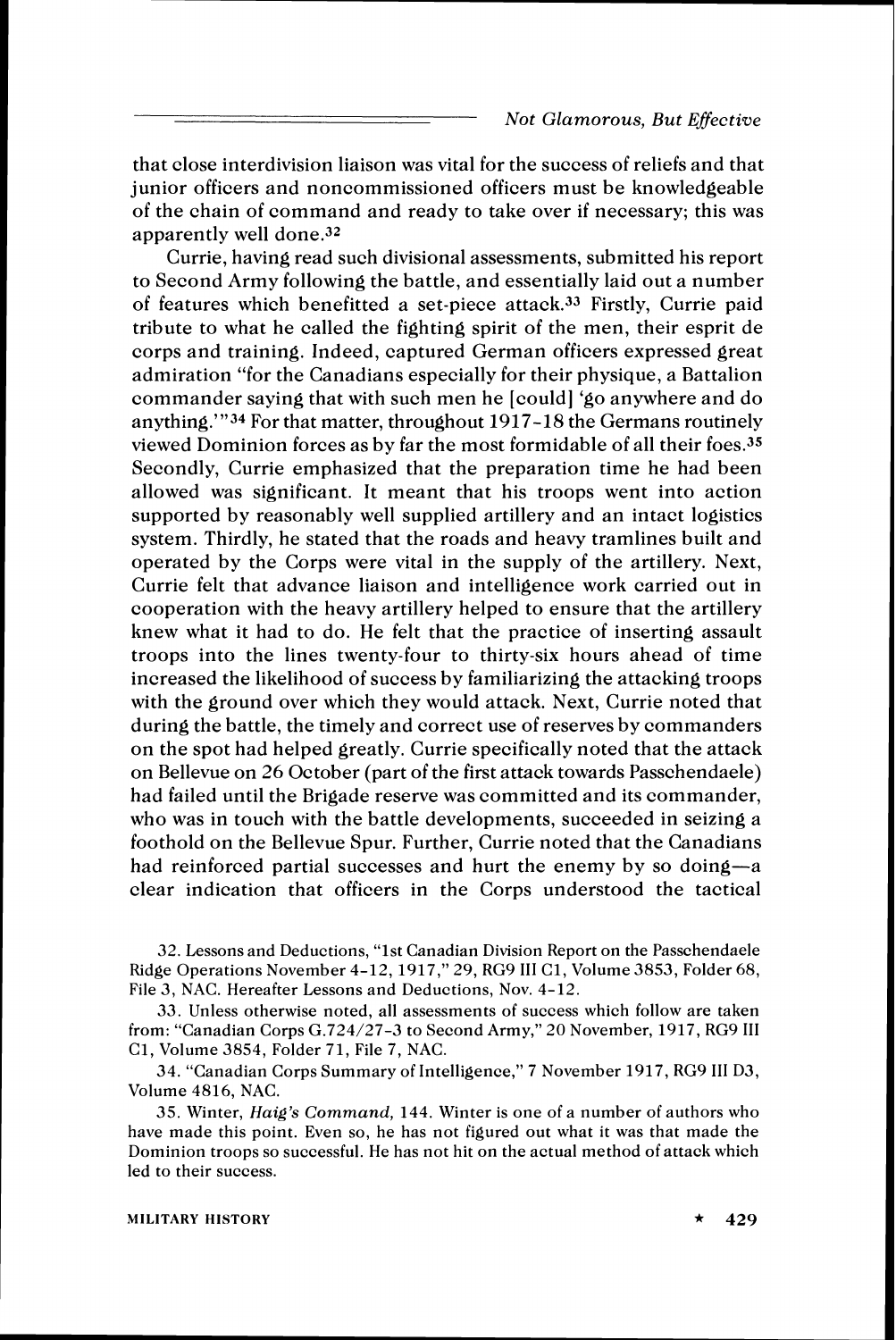importance of success on the battlefield, that it should be reinforced in order to increase its effect. Currie also emphasized the difficulties encountered in mopping up enemy positions-units detailed to mop up were often knocked out of action and that left German positions intact. He suggested that platoon and company commanders be given more time to manoeuvre behind the barrage so that they could arrange to deal with problems as they arose. In this, Currie was disagreeing with some of his subordinates;<sup>36</sup> furthermore, he was correct to do so as his view was more forward-thinking and flexible.

Finally, the Corps had discovered that a barrage pace of one hundred yards in eight minutes on the high ground was as fast as could be maintained in the conditions at Passchendaele. Currie advocated a short start for the barrage, however; the actual attacks were launched after only a two or three minute barrage on the German front lines this allowed the infantry to get off to a flying start. A prisoner from a machine-gun company stated "that the Canadians came over practically in their own barrage and attacked so suddenly that they had [no] opportunity to use their machine-guns."37 Currie also advocated short pauses on intermediate objectives to minimize the attacking troops' exposure to machine-gun fire, and to prevent the troops from stiffening up (physically). With the slow barrage rates, Currie felt there was time for follow-up troops to leapfrog the lead troops in the advance.

In late November 1917, the Canadian Corps moved to winter positions at Vimy where they analyzed the operations of the previous year and prepared for the coming year. While the learning process started during the Passchendaele attacks, the real lessons were learned after the battle and over the winter. By the end of October 1917, even before the capture of Passchendaele, Canadian Corps Headquarters was already pondering a more open style of warfare. A questionnaire dated 28 October asked many detailed and probing questions in preparation for drawing up the lessons of the year's fighting.38 Question number three asked the divisional commanders for their recommendations regarding getting troops through a defensive barrage, and for suggestions regarding tactics in trench-to-trench attacks and in semi-open warfare.39 While disagreement resulted, the subject now was out in the open and being considered by many people. By 30 November, the Corps had analyzed the year's operations and was ready to speculate that few changes would

**36.**Lessons and Deductions, Nov. **4-12.** 

**37.**Intelligence Summary, **7** November **1917.** 

**38.G.116/3-23,28** October **1917, RG9** 111**C1,**Volume **3859,**Folder **85,**File **1, NAC.** 

**39.G.116/3-23**and summary of answers to **G.116/3-23, RG9** 111 **C1,**Volume **3859,**Folder **85,**File **3, NAC.**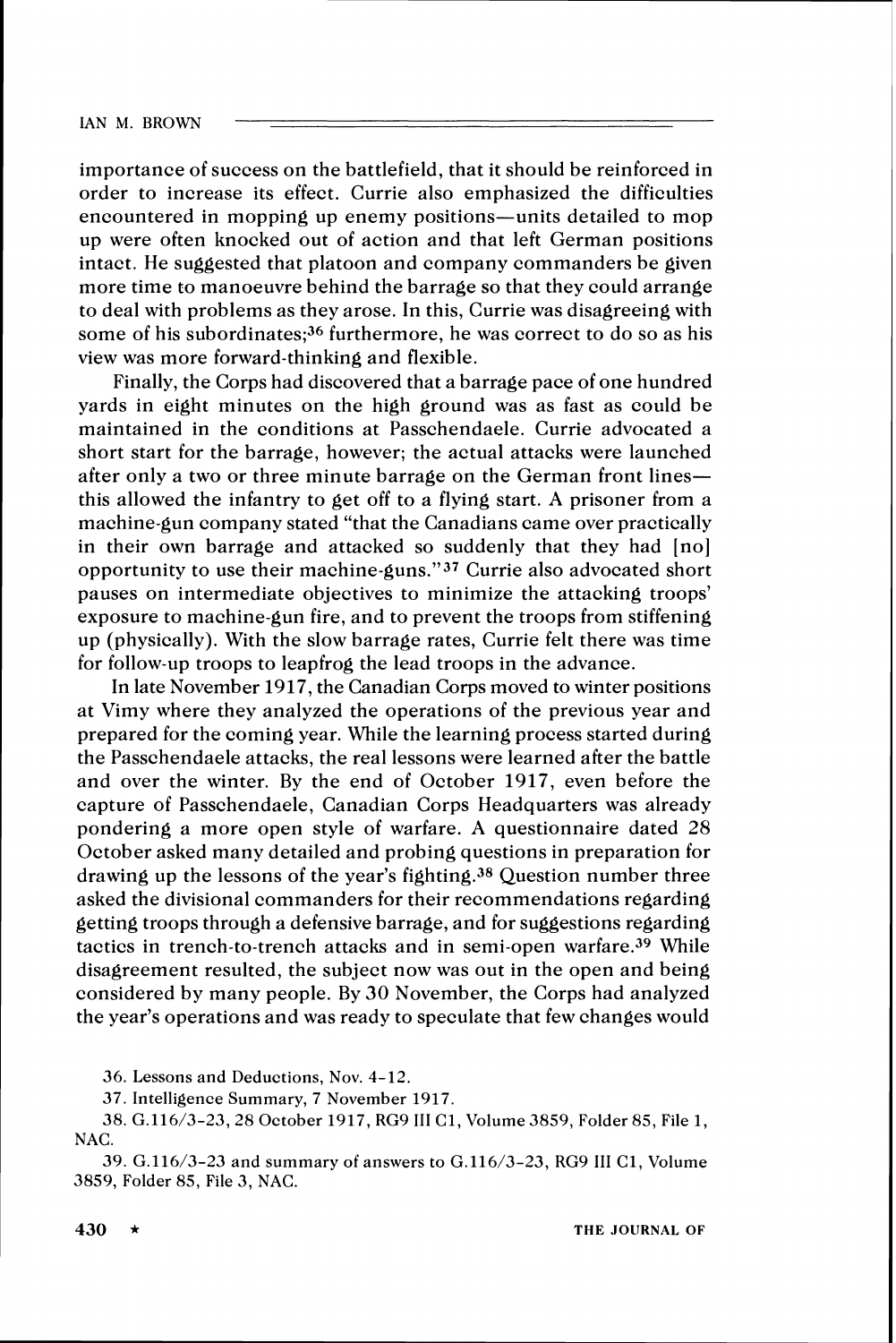be made in German defensive methods. The Corps had recognized the German transition from a linear or semilinear style of defense to a defense-in-depth system.40 They also noted the continued emphasis on the counterattack, and that the new system had not really been tested in 1917.41

By the summer of 1918, the Corps had settled on its offensive style of attack, and decided how best to defeat the German defensive system. Operational changes from 1917 were minimal. Tactical changes were, however, significant. The infantry had been trained to be more selfreliant, engineering and machine-gun policies had been devised which did not draw strength away from the infantry, and finally, elements of German tactics had been incorporated into training. These all combined to give the infantry more striking power in 1918 both on its own and when supported by machine-gunners, because it was familiar with the changes and could thus utilize them effectively. These changes augmented the operational system and made it more efficient by increasing the efficiency of its components. This efficiency was to be well tested in 1918.

Currie and Brig.-Gen. N. W. Webber (Brigadier-General, General Staff, Canadian Corps)42 first received word of Fourth Army's proposed Amiens attack on 20 July when Maj.-Gen. Davidson (General Staff Operations, GHQ) visited the Corps.43 At a First Army Conference (Canadian Corps was a part of First Army at the time) the next day, Haig's desire for absolute secrecy was expressed since if he approved Fourth Army's proposal he wanted the attack to be as big a surprise as possible.44 The next day, 22 July, at a Fourth Army Conference, General Rawlinson explained his plan for the capture of Amiens and Currie suggested that, since the Canadians were already planning for a proposed

40. This transition has been studied in Lupfer, Dynamics.

41. "Notes on the Enemy's Defensive Tactics Against the Canadian Corps-1917," 30 November 1917, RG9 I11 D3, Volume 4816, NAC.

42. The extent to which Currie was directed by his B.G.G.S. and staff is unclear due to a lack of records dealing directly with this subject. As the most extensive archival records on individuals tend to deal with Currie and other commanders, one will see a pro-Currie slant. However, it should also be noted that a general's staff will tend to reflect his style of command. The impression given by the Canadian Corps in such records as are available indicates that Currie gave his staff a nonrestrictive environment in which to operate. It is also evident that he relied heavily on his senior staff officers. However, on important matters, Currie had the last word and made the final decisions.

43. Webber to Brutinel, 15 February 1919, "Amiens Narrative," RG9 I11 D2, Volume 4802, File 135, NAC. Also A. W. Currie, Canadian Corps Operations During the Year 1918-Interim Report (Ottawa, 1919), 27. Hereafter Interim Report, 1918.

44. Webber, "Amiens Narrative."

hlILlTARY HISTORY \* **431**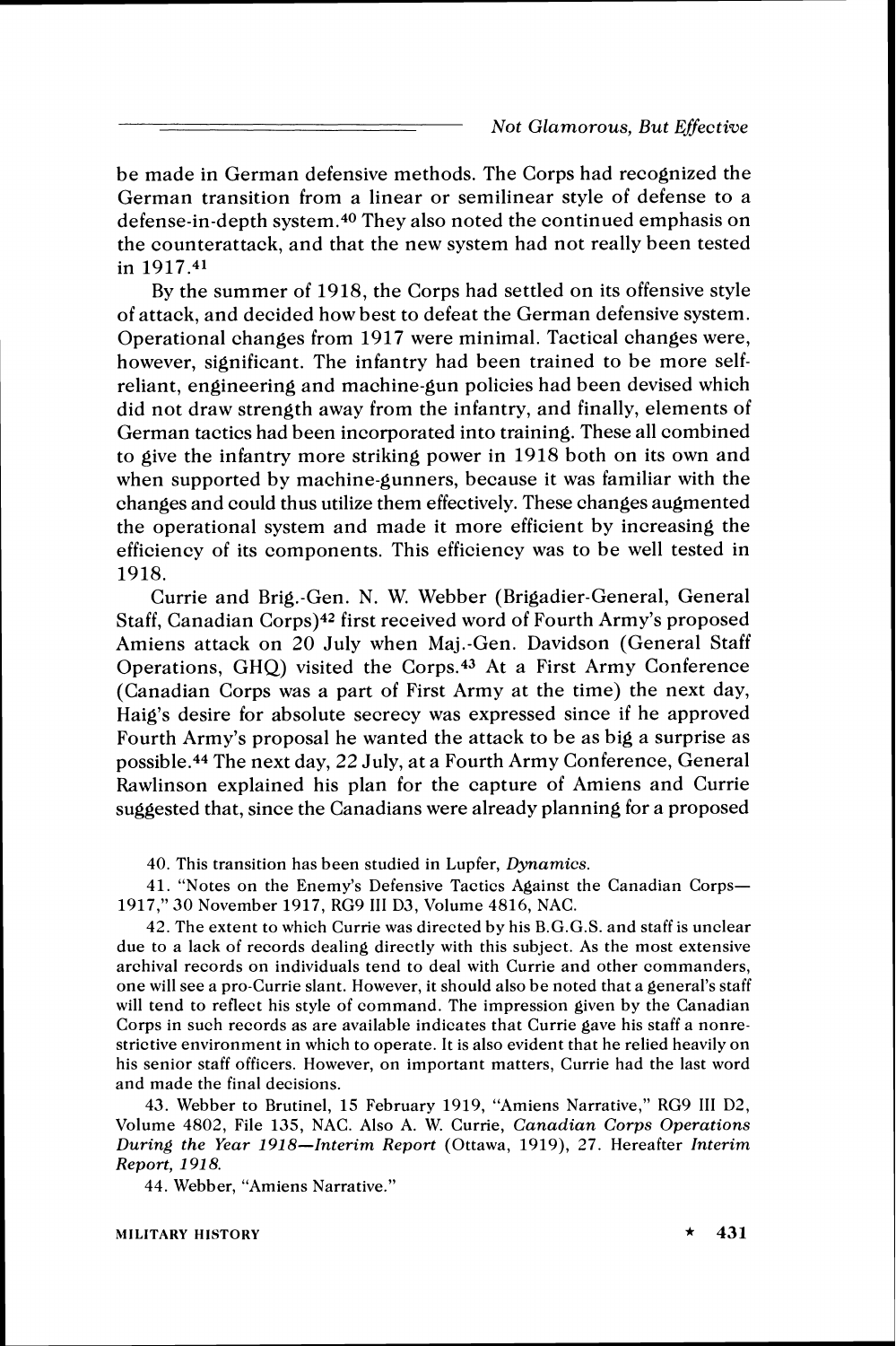attack on "Orange Hill", if they continued planning for the "Orange Hill" attack, secrecy could be maintained regarding Amiens.45 Planning proceeded on that premise, with members of Currie's staff being let in on the actual plan as need dictated. Currie's emphasis on artillery meant that on 23 July Maj.-Gen. E. W. B. Morrison (Currie's G.O.C., Royal Artillery) and Lt.-Col. A. G. L. McNaughton (Counter-Battery Staff Officer) were informed of the intended operations, so that they could begin to plan accordingly.46

Orders for the Canadian Corps to begin a move to Second Army were received on 29 July.<sup>47</sup> These orders were part of the deception plan and, while some Canadian units moved north, the rest secretly moved south to Fourth Army.48 At the same time, the rumor mill was set in motion.49 It was not until 29 July that Canadian Divisional Commanders and their GSOls were informed of the actual place of attack, and they did not reveal this to their Brigadiers until 1 August;<sup>50</sup> so the planning for Amiens had to be completed in very short order. When the Divisional commanders were informed of the attack they were also given a preliminary plan and requested to suggest the changes they needed.51 As early as **31** July, Maj.-Gen. H. E. Burstall (2 Division) requested changes, because he did not want to see his troops getting in each other's way during the attack.<sup>52</sup> The planning proceeded rapidly once all commanders had been let in on the secret, with the Brigadiers and their Brigade-Majors doing much of the actual planning. In only seven days they had to ensure that their units were moved according to schedule, and find time to study the German defenses and suggest refinements. The general plan was in existence by 31 July, but the specific plans of attack for all units involved were developed between 1 and 7 August.

L-C Instructions Number *153* emphasized secrecy, the general objectives and plan of attack and the role of the Corps artillery. The attack was to be "a surprise attack supported by Tanks and carried out,

**45.**Webber, "Amiens Narrative," and Interim Report, *1918,* **28.** 

**46.**Ibid.

**47.**Interim Report, *191 8,* **29.** 

**48.**First Army, Number **1337/2, 29** July **1918, RG9 I11 D3,**CTolume**4817,**NAC.

**49.**Webber, "Amiens Narrative."

**50.**Watson, Diary, **29** July and **1** August (misdated as **1**July) **1918.**Also Interim Report, *191 8,32.* 

**51.**This was evidently **G.940/25-22.** 

**52.**Burstall to Webber, **31** July **1918, RG9 I11** Cl, Volume **3855,**Folder **74,**File **7,**NAC.

**53.**L-C was short for Llandovery Castle, the code name for the attack.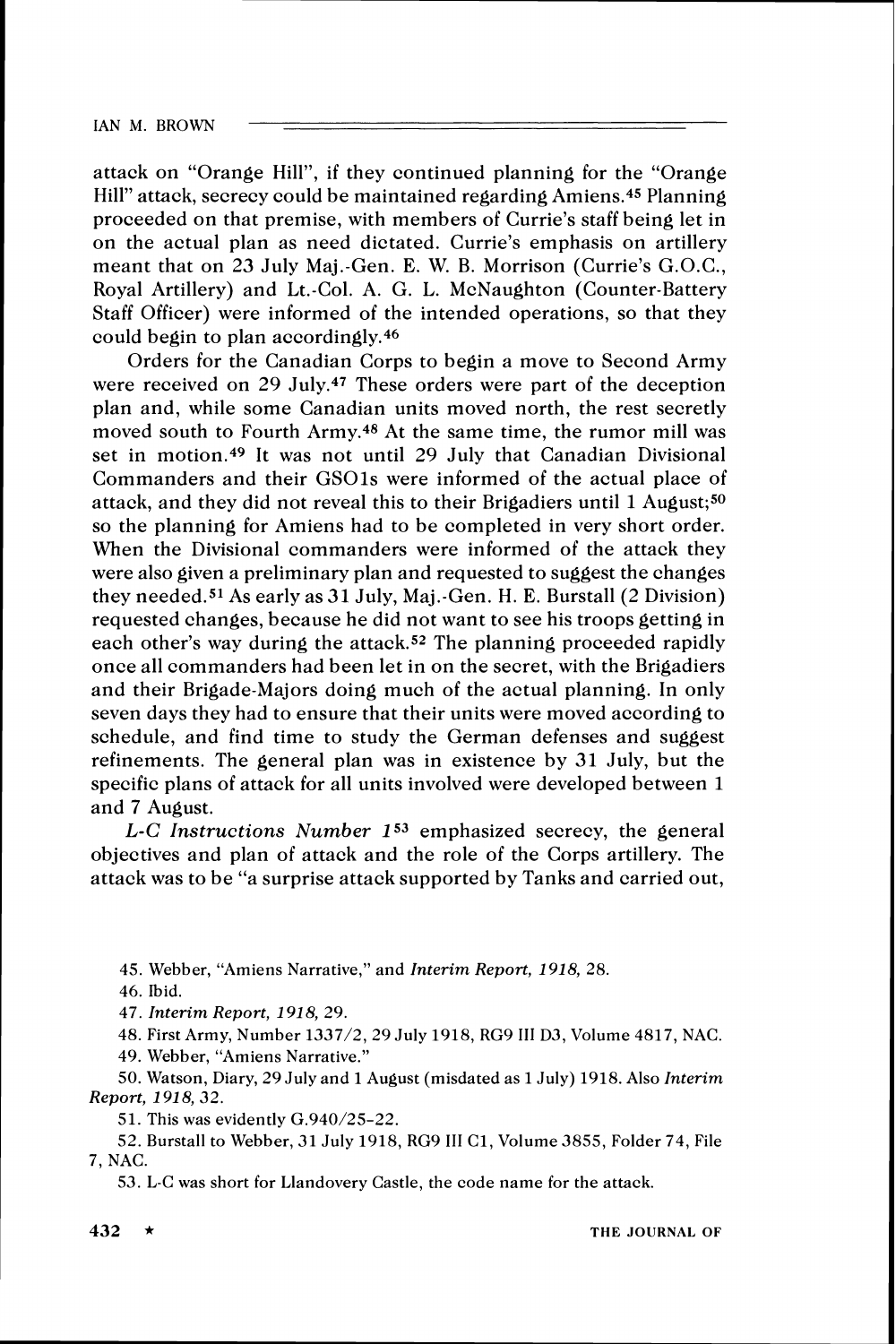in the early stages, under cover of a Rolling Artillery Barrage."54 The Corps would attack with 1, 2, and *3* Divisions in line and 4 Division in reserve. Secrecy was heavily stressed to all ranks, and anyone who discussed the plans with any person not directly involved in the attack was to be severely dealt with.55

The Canadian Corps identified objective lines by color codes. Generally, solid colors indicated all intermediate and final objective lines for the set-piece portion of an attack, while dotted lines indicated potential exploitation lines which might be reached following the conclusion of the set-piece program. At Amiens, the assault divisions were to capture and hold the Red Line (an intermediate objective)56 except for the left of the 2d Division front where the Blue (final objective) Line was included as an objective.<sup>57</sup> This was to be the minimum advance of the Corps. The orders for 1and 2 Divisions also called for the capture of the Blue Dotted Line (line of potential exploitation) if they had "sufficient troops available on the first day after completing their tasks."58 4 Division was to follow the assault divisions to the Red Line and pass through at that point to assist the Cavalry in capturing the Blue Dotted Line.59 The commanders of the assault divisions were to use their own discretion in deciding if their infantry were capable of advancing to the Blue Dotted Line.60 One of the keys to the plan was that after the Blue Dotted Line had been reached, that line would be consolidated into a defensive position in preparation for German counterattacks.61 As with all Canadian Corps attacks under Currie, the artillery received a crucial role.

At zero hour, with the exception of one Field Artillery Brigade per Division, all artillery in the Corps was to be under Corps control.<sup>62</sup> Canadian artillery fire was coordinated by Corps headquarters until the end of the set-piece portion of the attack. This undoubtedly allowed for more complete control to be exercised in the placement and timing of

54. Canadian Corps War Diary, *L-C* Instructions No.1, Part 3(a), RG9 I11 D3, Volume 4817, NAC. Hereafter *L-C* No.1.

55. *L-C* No.1, 3(b).

56. At Amiens, the GREEN Line was the intermediate objective, the RED Line was the final objective for the set-piece portion of the attack, and the BLUE DOTTED Line was the proposed line of exploitation. At Bourlon Wood (27 September), the two intermediate lines were RED and GREEN, the limit of the set-piece attack was the BLUE Line and the BLUE DOTTED Line was the proposed line of exploitation.

57. *L-C* No.1, 4(a)(i).

58. *L-C* No.1, 4(a)(ii).

59. *L-C* No.1, 4(c)(i, ii, iii).

60. *L-C* No.1, 4(d).

61. *L-C* No.1, 5(a).

62. *L-C* No.1, 6(c)(i, ii, iii, iv, v).

**MILITARY HISTORY**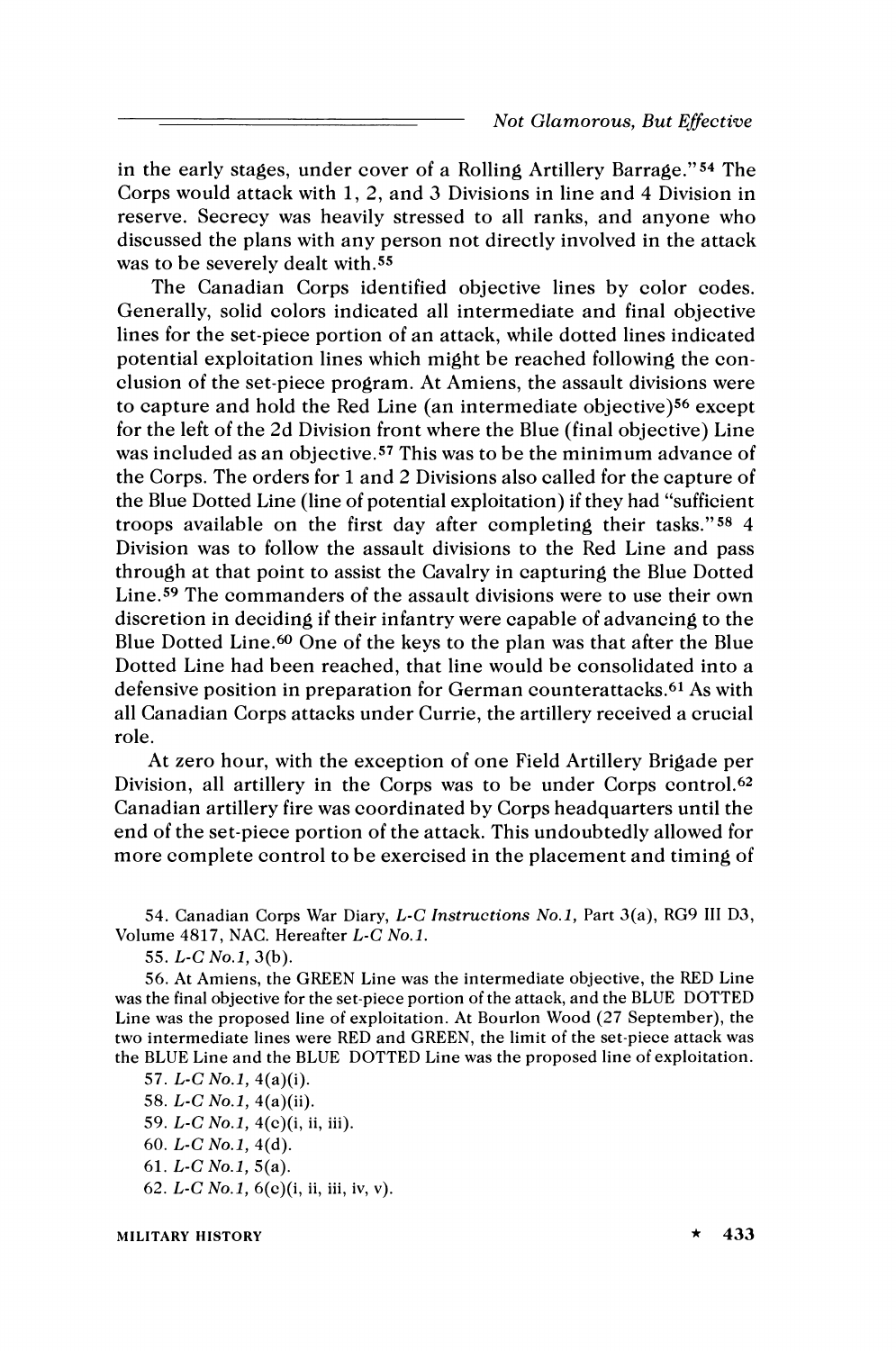**IAN** hl. BROWN

the barrage. However, 1Divisional Artillery was to follow the infantry at zero hour so as to be in position to cover 1st Canadian Infantry Brigade in the capture of the final objectives.63 This would also put them in position to fire on German counterattacks as they materialized. Further instructions dealt largely with the administrative details for the attack.

*L-C* lnstructions No.264 was primarily the logistics plan for the Corps with the notable exceptions of smoke and machine-guns. Machinegun barrages were to be left to the discretion of each divisional commander and fairly extensive use of smoke was planned for screening purposes.65 *L-C* Instructions No.3 contained further refinements of the basic plan. A great deal of the planning focused on the use of various roads and bridges and the timing thereof so as to avoid confusion and congestion during the attack. The final set of orders, *L-C* Instructions No.6, focused on the likelihood of the battle developing further in the event of initial success.<sup>66</sup> As a result it contained contingency plans primarily involving the probable release of 32 Imperial Division to the Corps.

Currie's style of command-he ran his Corps like a business executive, encouraging input and discussion from below, listening to it all, but reserving the final decision for himself-is evident in the Amiens attack, but it is confined primarily to the planning stages. Currie notified his artillery early-on as to the true nature of the attack, so that they could be well prepared for the morning of the eighth. Further, the general plan of attack seems to have been Currie's doing, likely with considerable help from his Brigadier-General, General Staff. Once the general plan was drawn up, Currie played an organizational role similar to that at Passchendaele, wherein he ensured that plans were drawn up on time and that they made sense. The general plan was flexible enough to allow battalion commanders to request modifications based on their tactical needs67-indeed, the parallel between this approach and that usually ascribed to the Germans is striking. Further, as with all major operations in 1918, the bulk of the Canadian Artillery came under Corps control until the limits of the set-piece attack were reached, whereupon each Artillery Brigade reverted to the normal control of its parent formation. There was great emphasis on consolidating the final objective to stop the inevitable German counterattack. Currie realized

*<sup>63.</sup>* "Preliminary Planning," 1st Canadian Division, *31* July *1918, RG9* I11 C1, Volume *3855,* Folder *74,* File *6,* NAC.

*<sup>64.</sup>* These instructions were issued on a daily basis from *4* August *(L-C No.2)* to *7* August *(L-C No.5* and *L-C No.6).* 

*<sup>65.</sup> L-C No.2,* parts *11* and 12.

*<sup>66.</sup> L-C No.6, 5(b).* 

*<sup>67. &</sup>quot;1* Division Report on Amiens," *5,* Parsons Papers, Volume *1,* File *4,* NAC.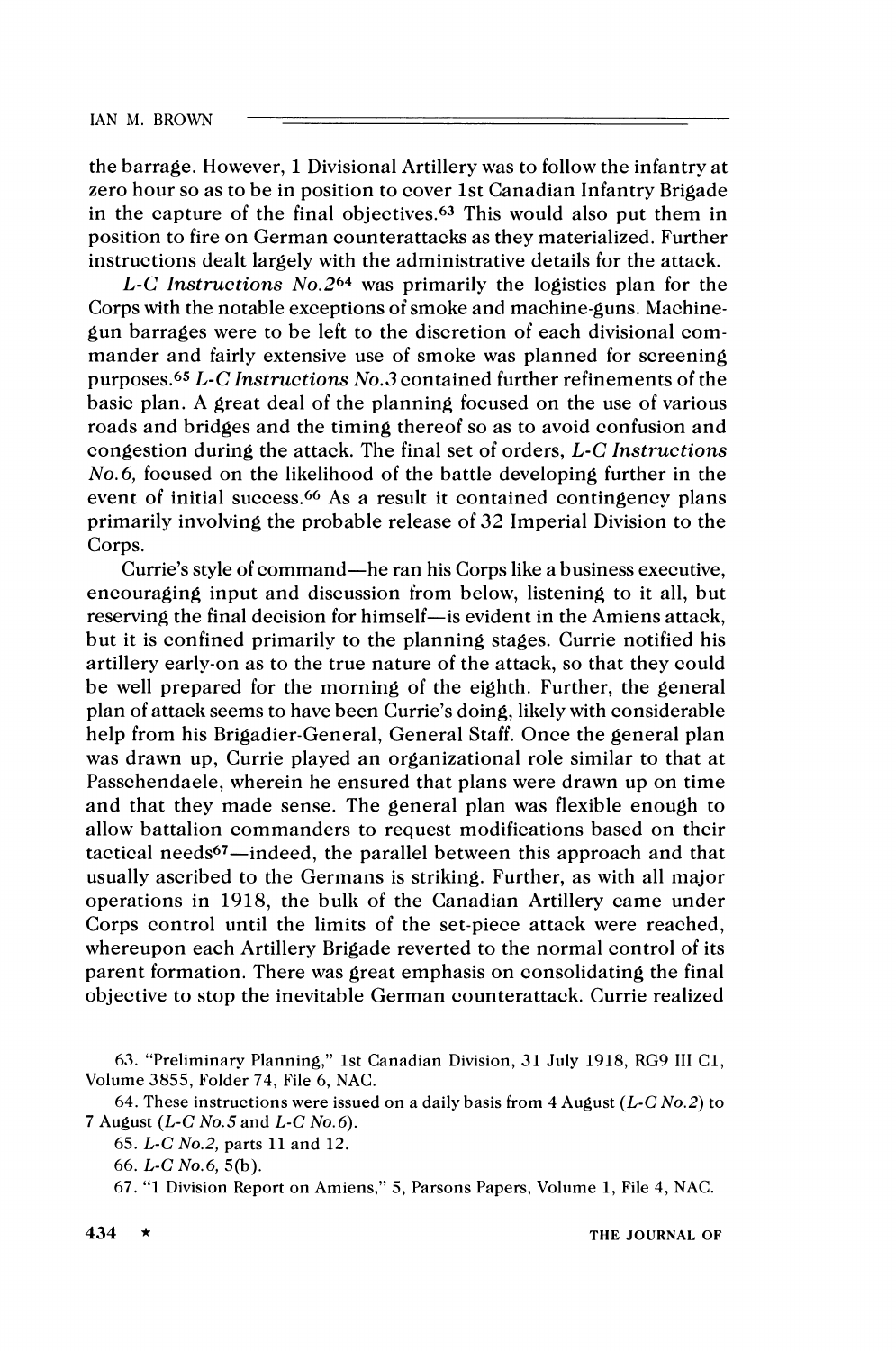that he would have to rely on his subordinates to actually run the battle, and that his input was confined to the planning stage.

The Amiens attack was a complete operational success and was eminently successful on the opening day.68 It was the opinion of German military critics and of Ludendorff himself that fog, surprise, tanks, the lack of prepared positions, and insufficient artillery support were behind the German defeat.69 It is evident that tanks supplied considerable assistance to the assaulting infantry on the opening day of the Amiens battle. **7** Canadian Infantry Brigade noted that "the great moral effect of the tanks both upon the enemy and our own men quite justified their use in itself," and 5th Canadian Mounted Rifles were also complimentary.70 The Royal Air Force (RAF) also saw action at Amiens, and was active in every major battle of 1918. Its role was limited to harassment, contact patrols, aggressive counterair action, and most importantly, the artillery spotting which led to the effective use of artillery. Prior to the attack, the RAF was also tasked with reconnaissance over Allied lines, to see that the attack preparations were not obvious from the air. On the whole, however, the impact of the RAF on the course of the battle was not as significant as that of the tanks, which were a tool the infantry could use tactically during the advance; rather, its significance came operationally, prior to the battle through increasing the effectiveness of the artillery's firing plan. As for the artillery, it was evident that it had done its job. The rolling barrage "was reported from all sources as most successful," in spite of the fact that it had not been preregistered-meaning that the guns had done no firing prior to the barrage and the barrage was fired from map coordinates for maximum surprise.<sup>71</sup> The heavy artillery had also succeeded in its counterbattery work as "not only was the artillery retaliation very weak throughout the advance, but also on reaching the line of enemy guns the effect of our counter-battery work was conclusively evident."<sup>72</sup> This all combined

68. "Intelligence-Canadian Corps Battlefronts, Period-Aug. 8th to Nov. llth, 1918," 9, Currie Papers, Volume 38, File 170, NAC. Hereafter, Battlefront Intelligence.

69. Historical Division, Department of the Army, United States Army in the World War, 1917-1919: Military Operations of the American Expeditionary Forces (Washington, 1948), 13: 15-16, "Translation of Ludendorff to GHQ, 11 August 1918" in the "Final Report of Assistant Chief of Staff G-2, 15 June 1919." Also press clippings from Frankfurter Zeitung (10 August 1918) and Berliner Tagebiatt (10 August 1918) in Battlefront Intelligence, 19.

70. "Report on the Canadian Corps 1918-1919," 7, 54, and an untitled report on Amiens, MG30 E414, Volume 1, File 2, Brutinel Papers, NAC.

71. "Attack by Canadian Corps, August 8th, 1918, 2nd Canadian Divisional Artillery, Report on Operations," 2, RG9 Ill C1, Volume 3910, Folder 36, File 3, NAC. Also G.O.C.R.A. Fourth Army (Budworth) to Morrison, 12 August 1918, Morrison Papers, Volume 11, File 3, NAC.

72. Ibid.

MILITARY HISTORY \* **<sup>435</sup>**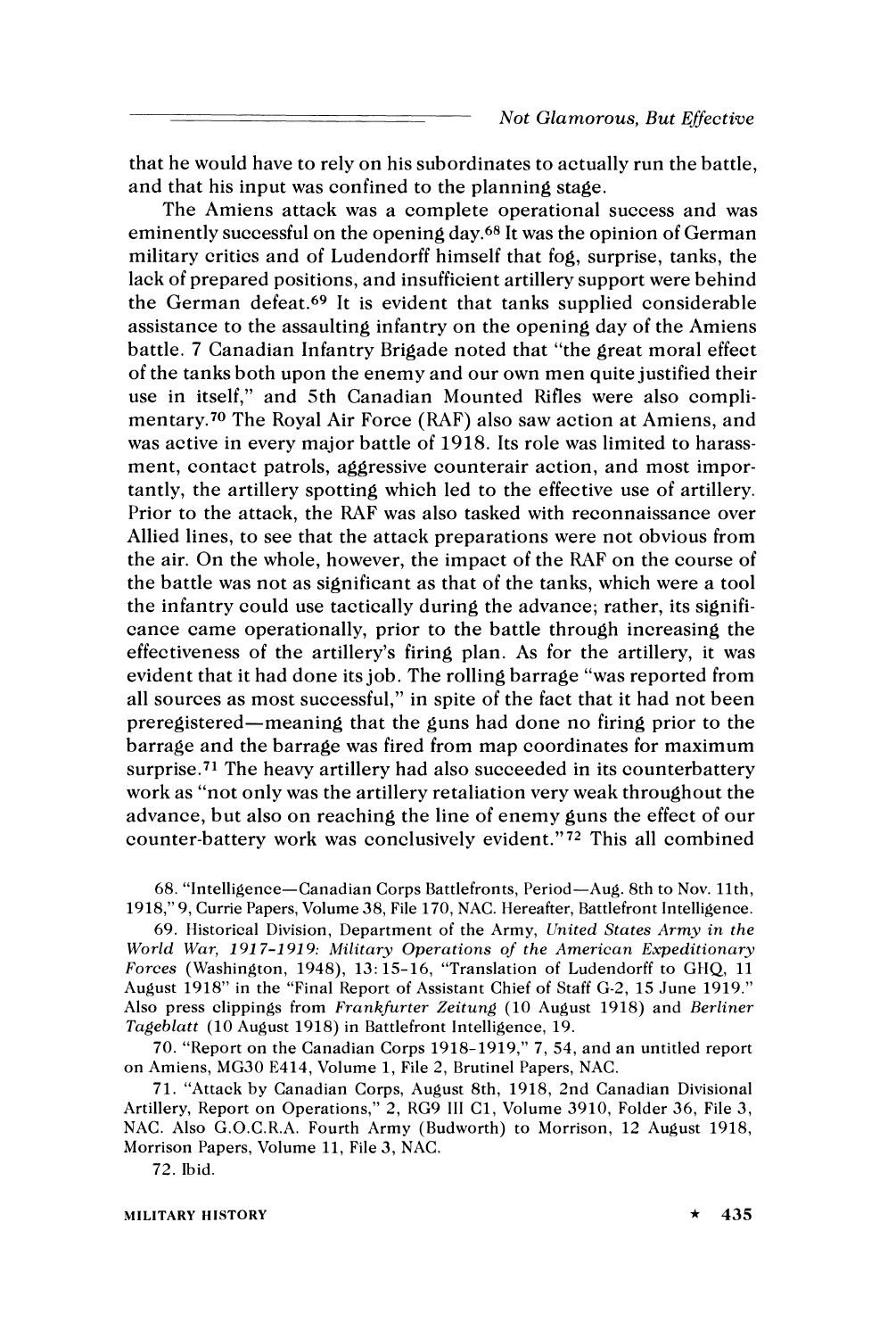with good small unit tactics to ensure the success of the all-arms attack.

All-arms cooperation worked as well at Amiens as it had for the Australians at Hamel. The Canadian Corps captured most of the Blue Dotted Line and the Australians on their left did equally well. The Canadian Corps completely overran two German divisions and two further regiments during the advance to the first intermediate objective and did not encounter German reserve battalions until after the advance to the second intermediate objective (Red Line) was underway.73 The attack was continued throughout the next few days with decreasing success, the general objective being the capture of as much territory as possible.

As successive days passed, German resistance stiffened as reserves were thrown into the battle. By 13 August, it was becoming clear to Currie and to Lieut.-Gen. Sir John Monash (G.O.C., Australian Corps),74 that the attack should be broken off. The battle had already cost the Canadian Corps most of the 13,808 casualties it was to suffer, and the casualties would have increased unacceptably if the advance had been pressed further.75 In a letter to Fourth Army on that date, Currie argued that the attack was reaching the area of the old Somme battles and that the wire was going to be thick and heavy, and more important, the Germans would be retiring into prepared defenses where they could look up old charts for the ranging of their guns. As a result, Currie felt it would be unwise to proceed immediately.76 He offered two alternatives that he was prepared to undertake. The first was to pause and regroup prior to a further attack into the same area, so that further planning could be undertaken and the element of operational surprise possibly regained.77 The second, which Currie preferred, was to pull the Canadian Corps out of line and send it elsewhere to resume attacking on a different front.78

This is where the 1918 strategy of the BEF differed markedly from that of the Germans. During the spring offensives, the Germans continued attacking after exhaustion and casualties had begun to seriously hinder the efficiency of assault divisions. German infiltration tactics, which

73. Battlefront Intelligence, 3.

74. Monash was, like Currie, Ivor Maxse, Aylmer Haldane, and Claude Jacob, another highly skilled Allied commander. It is a fallacy that the BEF was led by donkeys. Such "lions" as Currie, Maxse, Haldane, Jacob, and Monash prove this not to have been the case.

75. "Casualties. Battle of Amiens-Commencing August 8th 1918," MG30 E5, Volume 1, File 3, Bovey Papers, NAC.

76. Currie to Fourth Army, 13 August 1918, RG9 I11 C1, Volume 3854, Folder 73, File *5 ,* NAC. Hereafter Amiens Letter.

77. Currie, Amiens Letter.

78. Ibid.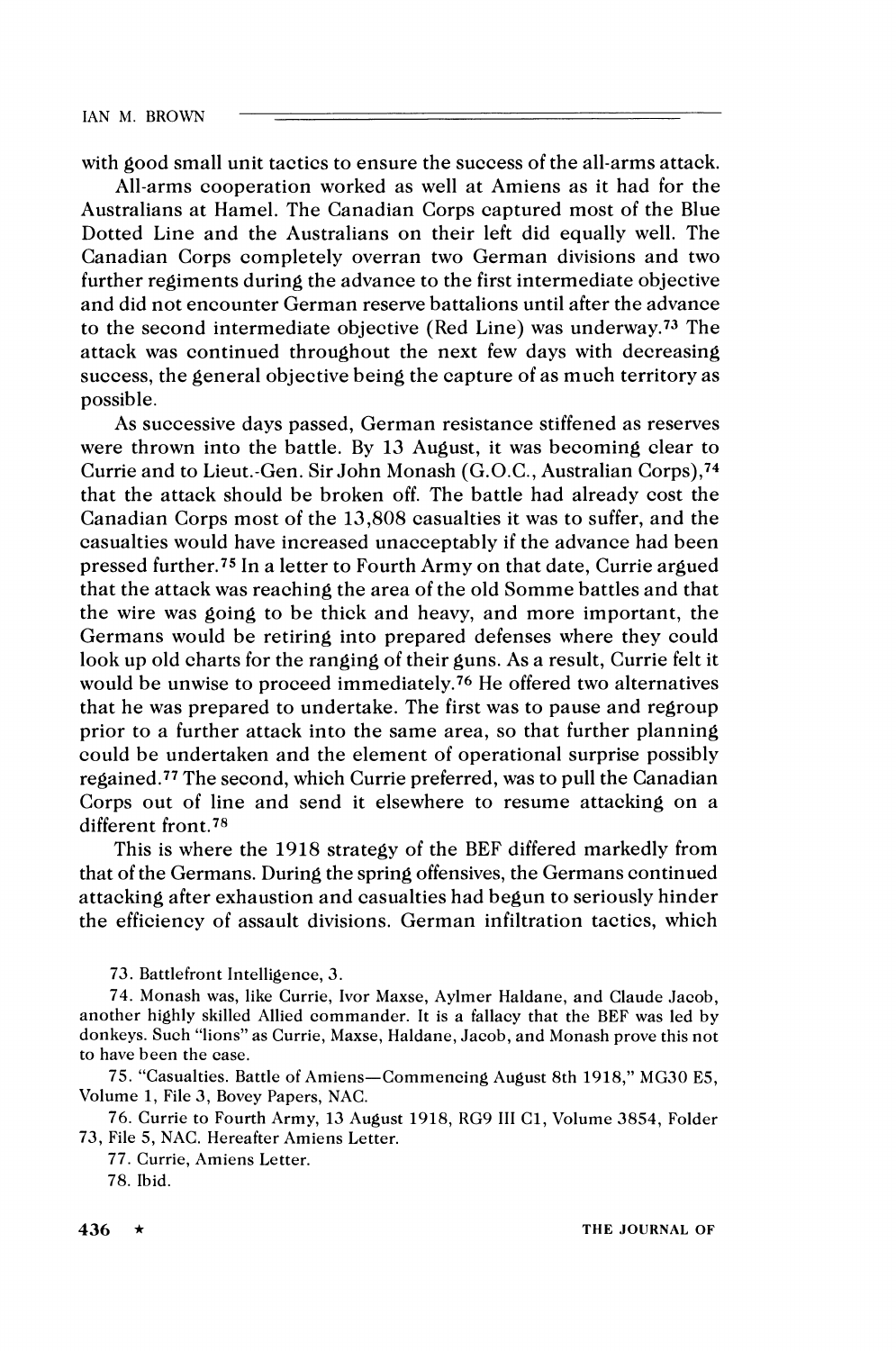worked well, were inadequately supported by sound strategic thought or clearly thought out operational methods. The Germans, in fact, were trying to do the impossible-for in 1918 tactical breakthrough was relatively easy to achieve but deep exploitation was impossible. In contrast, Haig acceded to Currie's request. The Canadians were pulled out of the Amiens area and resumed operations in the Arras-Cambrai vicinity. Here the Corps attacked successfully and continuously until they paused in early September on the line of the Canal du Nord.

During this period (August and early September), the Canadian Corps fine-tuned its style of attack. The G.O.C. of 1st Canadian Infantry Brigade (Brig.-Gen. Griesbach) gave a good description of this style. He felt that each of the battles the Canadians had fought until the end of August 1918 was composed of three distinct phases. The first phase was the set-piece phase "carried out under the well understood principles regarding trench warfare and may be described as the attack made under and to the limit of the Field Gun Barrage."79 This opening phase was standard for the Canadian Corps in the opening of all major battles during 1918. The second phase was a transitional phase simply defined by Griesbach as the "attack between the limit of the Field Gun Barrage and the limit of the Heavy Howitzers."80 This stage of the battle lacked the intense field gun barrage, but continued to use the heavy howitzers in a set program. The final phase was the open warfare portion of the battle where the infantry had outpaced their artillery support and relied on their own initiative. However, unlike the Germans in 1918, this third phase was **limited** by the operational plans. Following this third phase, the Canadian Corps would again be in defensive positions with enough artillery and machine-gun support to deal with German counterattacks.

What the Canadian Corps had developed by late 1918 was an allarms set-piece style of attack that was effective and efficient in the conditions faced in World War One. As an ex-artilleryman, Currie was sensitive to the need for the best artillery support possible. He no doubt recognized that as artillery was the most dangerous arm of the war, the correct and efficient use of this weapon was vital. Additionally, the infantry, using good small-unit tactics, were well supported by the machine-gun doctrine of the Corps, which had been in place since the spring of 1918. This allowed for the planning of complex operations unthinkable earlier in the war.

An example of this kind of complex operation occurred in September 1918. When First Army paused in front of the Canal du Nord in early September 1918, it was faced with a formidable barrier averaging 100

hlILlTARY HISTORY

<sup>79. 1</sup>st CIB to 1Division, (2.434-8, 24 August 1918, MG30 E15, Volume 2, File 14, NAC.

<sup>80.</sup> Ibid.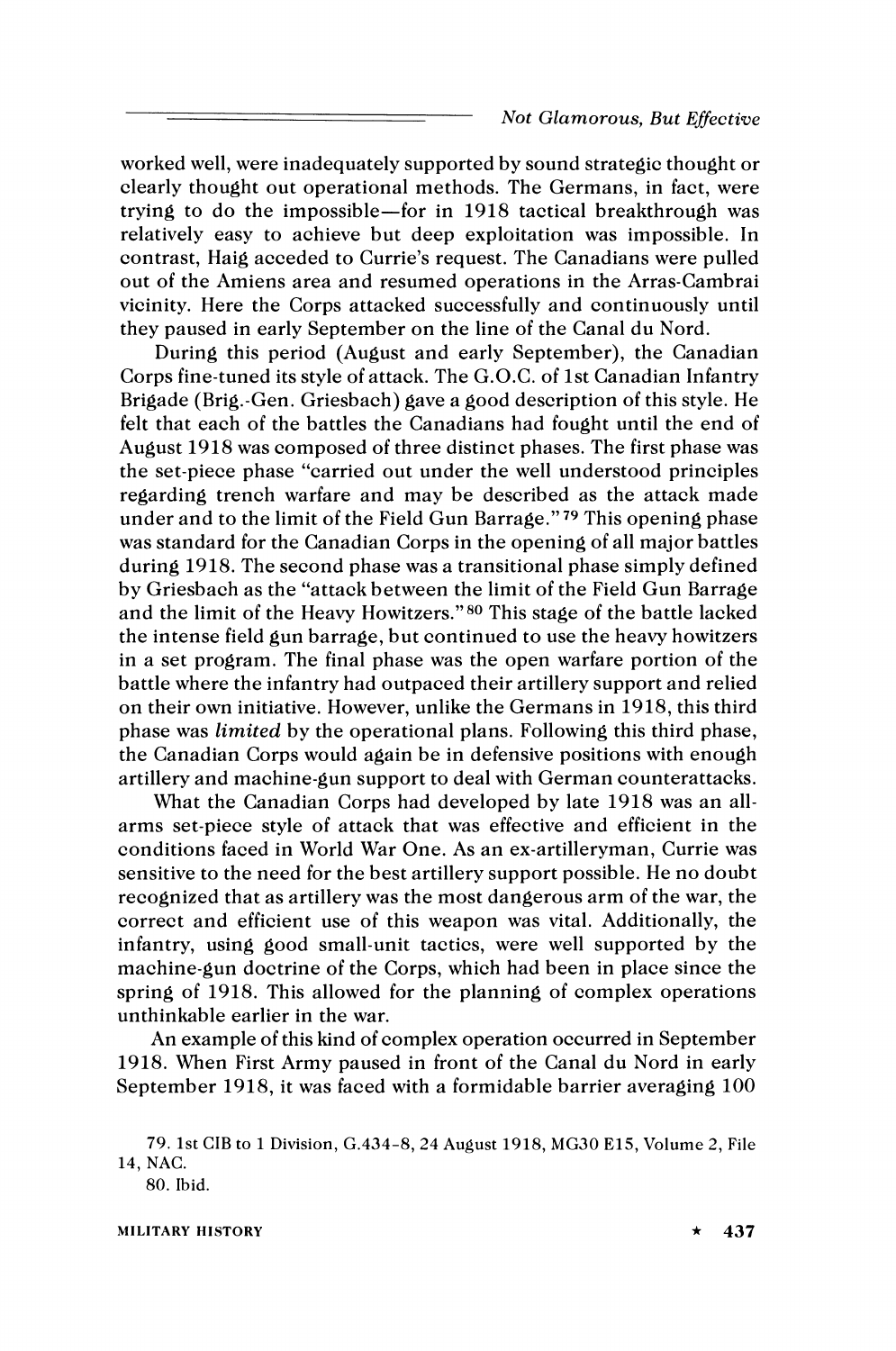feet wide and fifteen feet deep filled either with some eight feet of water or heavily wired.81 The Canadian Corps paused on a 6,800-yard frontage of the Canal with some dry canal on the southern portion.82 Currie realized that the Canal was a formidable obstacle and that an attack across it would be very difficult.<sup>83</sup> The Canadians took over the 2,600 yards of dry canal on the First Army front and were given the task of crossing.

As was the case with all major Canadian Corps operations, Currie and his BGGS devised a general plan for the operations which, in this case, were to involve the crossing of the Canal, the capture of Bourlon Wood, and the eventual push on Cambrai. In this case, Currie was especially daring, for he proposed to throw the whole Corps across the narrow dry portion of the Canal and expand rapidly outward from there. In this, he would be taking a huge risk, for if the Germans could bring down an effective defensive barrage, Currie might lose the better part of two divisions in the canal bed. He was, however, confident enough in the plan to put it to his divisional G.0.C.s who then passed it down as far as their battalions for input.84 The plan was initially opposed by General Horne (G.O.C., First Army) as too dangerous. On 21 September he and Haig visited Currie and gave reluctant assent to the plan. Horne apparently almost changed his mind that day, but was talked out of it by Maj.-Gen. Hastings Anderson, his Major-General, General Staff.85 It was not until after Horne asked Byng to talk to Currie and Byng was also convinced of the plan's chances, that Horne finally dropped his reservations.86

Despite the difficult start line, the Bourlon Wood battle, which involved the crossing of the Canal du Sord and the capture of Bourlon Wood, was typical of the Currie style of command and the Canadian style of attack. It was to begin as a set-piece attack under a Corps coordinated creeping barrage to the Blue (final objective) Line.87 Bourlon Wood itself was to be enveloped, "leaving the center of the Wood to be

**83.** Currie, Diary, **4** September **1918.** 

**84.** Cf. various messages between Brig.-Gen. Griesbach and his battalion commanders, File **14,** Griesbach Papers, Volume **2,** NAC.

**85.** Urquhart, Currie, **252.** 

**86.** Ibid., **253.** 

**<sup>81.</sup>** Major-General Sir *\Ir.* H. Anderson, "The Crossing of the Canal du Nord bv First Army, 27th September, 1918," Canadian Defence Quarterly 2 (October **1924): 65.** 

**<sup>82.</sup>** Lt.-Gen. Sir Archibald C. Macdonnel, "'The Old Red Patch': The First Division at the Breaking of the Canal du Nord Line," Canadian Defence Quarterly **9** (October **1931): 11.** 

**<sup>87.</sup>** B.lV Instructions *No.1,* part **6,** RG9 I11 **D3,** Volume **4817,** NAC.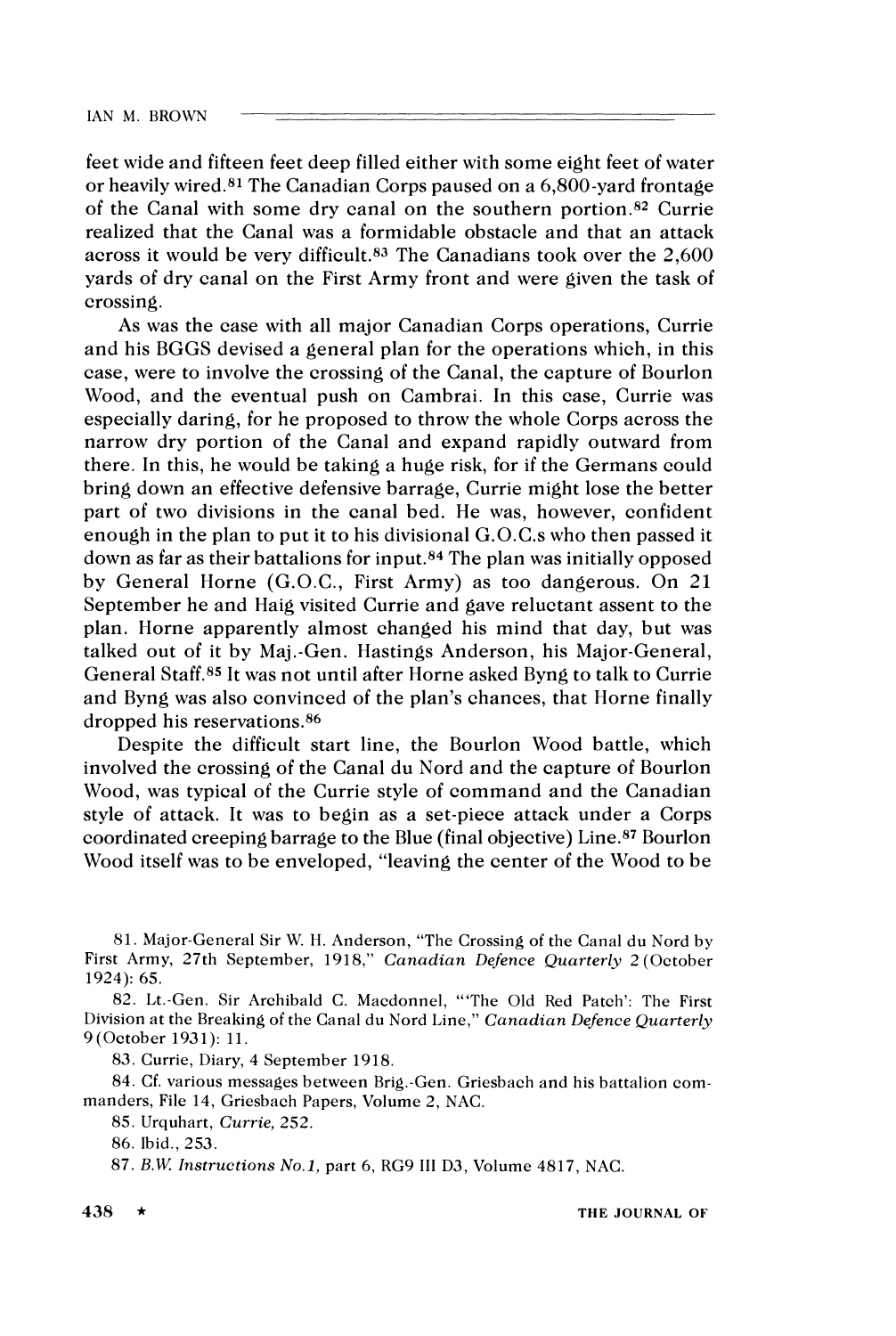mopped up later."88 Once the Blue Line was reached, the protective barrage was to be carried out for fifteen minutes by each battery involved due to the varying times at which the infantry was likely to reach this objective.89 This was to allow for exploitation beyond the Blue Line whenever opportunities existed to the limits of the planned final exploitation line. Given that exact timings could not be worked out in the Bourlon Wood operation, exploitation was left to each commander's discretion.90 If resistance was heavy at the Blue Line, the assault troops were to consolidate on it, otherwise it was Currie's intention "to gain as much ground as possible beyond the BLUE Line on Z day, provided that enemy resistance is not more than can be overcome by open warfare tactics, i.e., by manoeuvre, supported by a limited amount of artillery."<sup>91</sup> Each division was given general instructions for the exploitation beyond the Blue Line based upon a guess of what each might face, and all were given a number of points to remember. For example, *3* Division was told to remember that, as the Canadian Corps was protecting Third Army's flank, they were to keep in touch with 57 Imperial Division on their right and conform to that division's movements.92 Brig.-Gen. Brutinel's Motorized Machine-Gun Brigade was given the opportunity to exploit along the Cambrai-Valenciennes road, and was free to operate on any suitable road as long as the Brigade didn't hold up the supply of artillery ammunition.<sup>93</sup>

Due to the narrow nature of the initial front of attack, logistics were of vital concern. The whole of the Canadian Corps engineer resources were committed to bridging the Canal as rapidly as possible since the success of the operation beyond the Blue Line depended on how much materiel could be pushed across the Cana1.94 *B.W* Instructions No.295 for example, issued on 25 September, was solely devoted to the logistical planning for the attack.

A number of measures were adopted to aid the attack. Prior to the battle, First Army carried out active patrolling and wire cutting in other areas of the front in an effort to deceive the Germans about the location of the next attack. To that end they were aided by "the enemy's firm belief in the fondness of the British Army for frontal attacks on impassable obstacles."96 Additionally, the Canadian Corps was to receive fire support

88. Ibid., part 6. 89. Ibid., part **7.**  90. Ibid. 91. Ibid., part 9. 92. Ibid., part 10, v. 93. Ibid., part 17, ii, iv. 94. Ibid., *B.W* Instructions *No.2,* part 27, i, ii 95. B.W. was short for Bourlon Wood. 96. Anderson, "Canal du Nord," 66.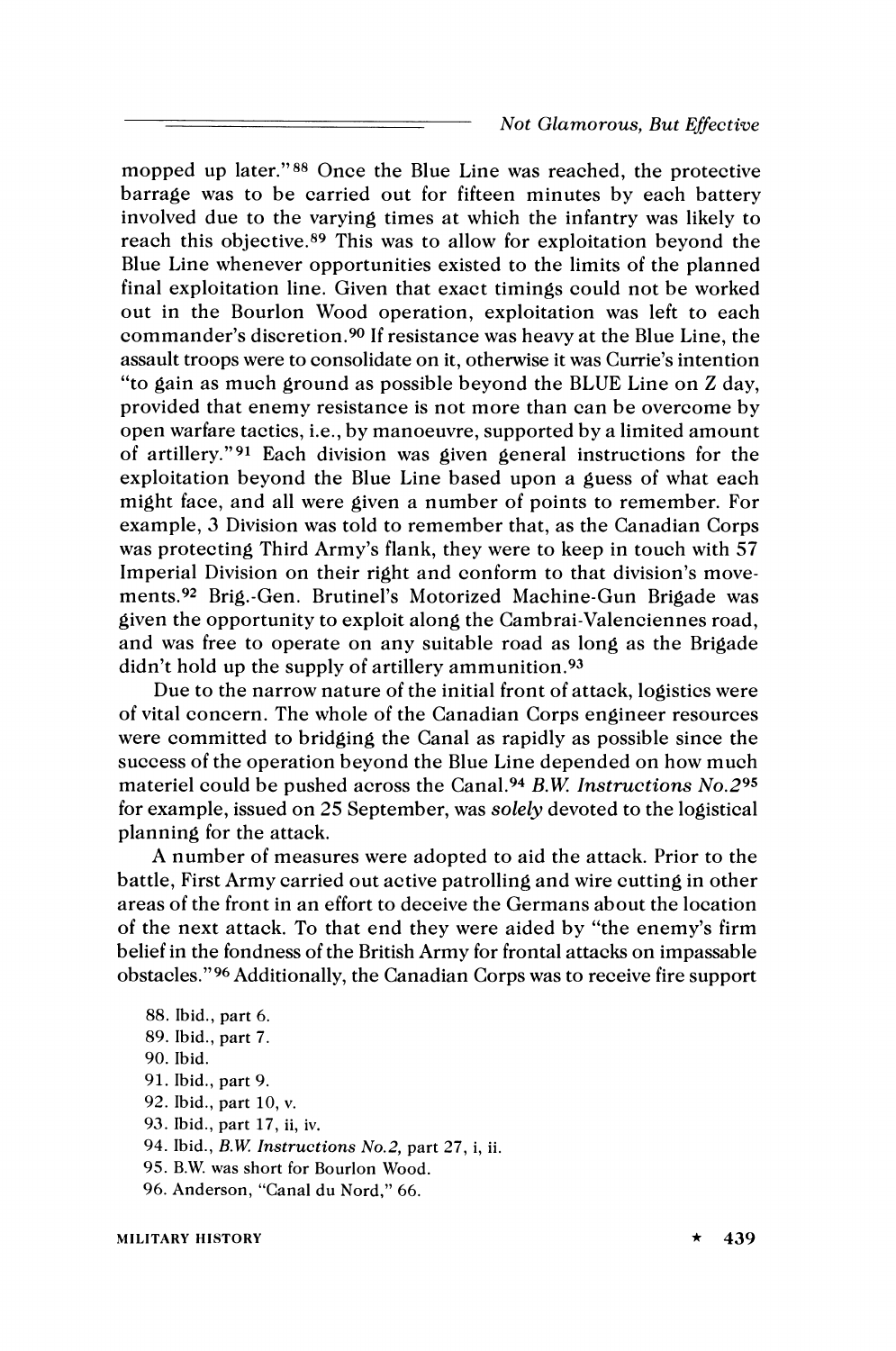from the guns of the adjacent XXII Corps and the assistance of 11 Imperial Division and 169th Brigade of 56 Imperial Division to the north of the Canadian attack.97 This attack was an all-arms set-piece attack. Tanks were used to aid the infantry with wire; smoke was used to screen forward assembly areas and the attack itself; and the machinegunners and engineers had important roles in assisting the infantry, although the artillery was absolutely vital.98 The artillery was to be in defensive positions by evening to help defeat counterattacks—the continued emphasis on consolidation of gains.99

The attack was a considerable success. By nightfall on Z Day, the Canal du Sord had been forced on a nine mile front to a depth of some five miles or more.100 During that night, "the bulk of the Canadian Corps field artillery and a large portion of the heavy artillery crossed the canal and moved into position to support the further advance which was resumed at  $6$  a.m. on the 28th of September."<sup>101</sup> Casualties were heavy-some 13,500 total during the overall battle-but when the difficulty of the operation is considered, this was perhaps to be expected. The return for the casualties was a foothold across the Canal thus unhinging yet another powerful German position, the defeat of five German divisions on 27 September and thirteen by 1 October, as well as the capture of some five thousand prisoners and  $150$  guns.<sup>102</sup>

The Bourlon Wood battle was based on a sound, daring, general plan of attack into which subordinate commanders could fit changes, depending on their tactical requirements. The Corps artillery was, as always, under Corps control in the early, set-piece stage of the attack, later reverting to the normal control of parent divisions and artillery brigades.103 This allowed for the most efficient use of artillery firepower. The Bourlon IVood operation is an example of the kind of complex and daring operation that a well-planned and executed setpiece attack could be. Further, in the Bourlon Wood case, the chances of losing the gains were minimized by the Canadian Corps' emphasis on consolidation of gains.

The basic Canadian style of attack was settled in 1917 at roughly the same time the Germans were settling their methods. The spring of

97. Ibid., 67.

98. Macdonell, "The Old Red Patch," 12, 14, 24.

99. "Bourlon Wood Operational Instructions #1," 1st Canadian Division, G.3-91/1, 17 September 1918, RG9 111 C1, Volume 3856, Folder 77, File 1, NAC.

100.Anderson, "Canal du Nord," 73.

101. Ibid., 73.

102. Ibid., 73-74. Also Currie, Diary, 1 October 1918.

103. This policy was codified on 20 September 1918 with the publishing of "Policy as to Command of Artillery Units During Offensive Operations," G.5581'3- 15G, RG9 III D3, Volume 4817, NAC.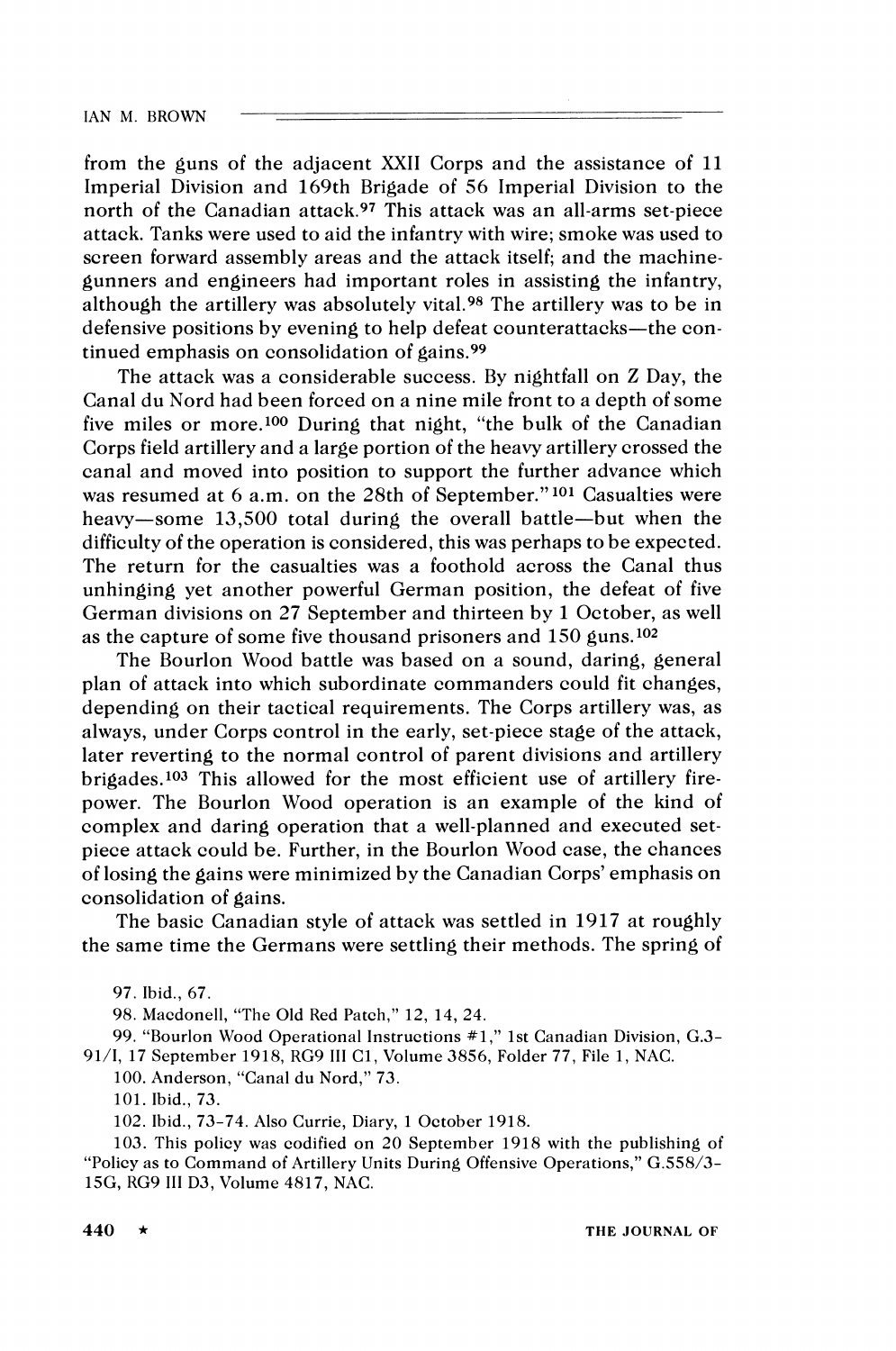1918 saw a tactical evolution, begun in 1917 and aided by the study of German tactics in 1918, and doctrinal changes which augmented this basic style of attack. The attacks of 1918 differed from those of the previous year in scope. Whereas most attacks in 1917 had not pushed past the field artillery range, in 1918 they had. Indeed, 1918's pattern followed the three-phase system laid out earlier, where an intermediate phase under the protection of the heavy artillery set the stage for a third, or open warfare, phase. Like 1917, the operational system still relied on firepower and the set-piece attack to get underway. However, in 1918 the tactics used under the artillery umbrella, which included the new machine-gun policy, fire and movement principles for the infantry, infantry-tank cooperation, and close artillery support, were brought to a high state of efficiency.104

By the summer of 1918, the Canadian Corps was able to develop an attacking style that was cost-efficient and reliant upon firepower. In the words of Brig.-Gen. McNaughton (G.O.C., Heavy Artillery), Currie always looked "to pay the price of victory, so far as possible, in shells and not in the lives of men." 105 The summer counteroffensives saw the refinement and fine-tuning of tactics and some operational methods, such as artillery fire-control, which culminated in the success of the complex and daring Bourlon Wood attack.

The Canadian Corps style of attack in 1918 stemmed from Currie and his willingness to make changes within the Corps structure, and from the Corps' homogeneous nature. Currie's willingness to let commanders on the spot make tactical decisions and participate in the planning of attacks, his strong belief in the value of firepower, and his meticulous planning all led to success. Likewise, the homogeneous nature of the Corps allowed for the smooth implementation of the changes which Currie's style brought about.

The crossing of the Canal du Nord and capture of Bourlon Wood was the last major Canadian set-piece attack of the war. It helps to illustrate how a complex plan could be executed by troops that understood how to fight a set-piece attack. Following this success the German army changed from attempts to stop the Allies, to the fighting of a rear-guard action to merely slow down the prospect of defeat. This meant a defense based on machine-guns and artillery with a very low troop density. The Canadian Corps responded by lowering its troop density in attack so as to limit casualties as the advance became the

104. This is essentially what Rawling has argued in Surviving Trench Warfare. Rawling, however, has not placed this efficiency in the broader context of operational art.

<sup>105.</sup> A. G. L. McNaughton, "The Capture of Valenciennes, A Study in Coordination," Canadian Defence Quarterly 10(April 1933):**279.**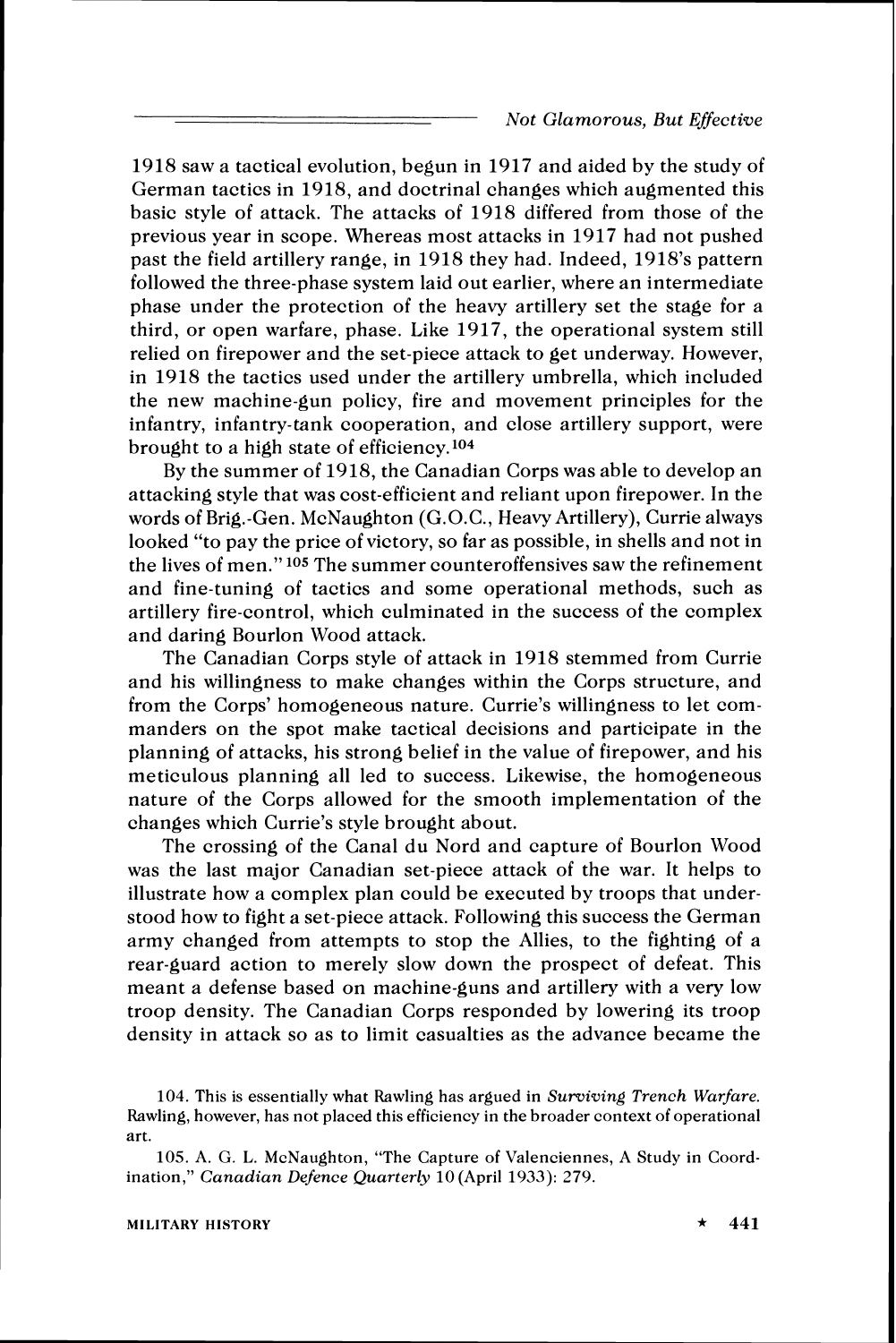pursuit of a defeated enemy, and set-piece attacks were used only when the Germans chose to stand and fight.

In contrast, German storm troop/infiltration methods were innovative, but ultimately they failed. In essence, Germany's 1918 spring offensives failed because they were tactical offensives with strategic goals.106 German infiltration tactics subsumed the artillery to the infantry at an operational level, unlike the set-piece operational plan where the converse was the case. German spearhead troops were to advance as fast and as far as possible and there was inadequate provision for their relief.<sup>107</sup> The artillery was responsible for the initial barrage and then it was on its own-to keep up with the infantry if it could.<sup>108</sup> Indeed, as Bruce Gudmundsson relates, "For most of March 22, the German infantry were in the unenviable position of having pushed too far for their own artillery to support them but not far enough to deny the British the use of their own guns."<sup>109</sup> This, naturally, led to increased casualties and, therefore, less efficiency. And, despite the idea that the barrage was to be in depth and aid the attacking infantry,<sup>110</sup> in actuality the creeping portion of the barrage lifted from objective to objective and allowed British machine-guns sufficient time to come into action before the attacking infantry reached each objective.111 Also, while the elite troops learned the new tactics, large numbers of trench divisions reverted to the massed wave tactics of  $1914-16^{112}$ —hardly an innovation. The Germans were seeking an unlimited breakthrough success which was simply impossible at that time. What they developed was an infantrydominated tactical plan designed to use tactical manoeuvre for operational and strategic success. Artillery was given nothing more than an initial role in creating the opportunity for advance, and insufficient use was made of its killing power.

The fighting of late 1918 should be placed in the context of German morale, which was on the decline. German morale began to suffer following the failure of the spring offensives and this problem was noticeable in late August when the line troops were not fighting well,

106. See H. **II.** Herwig's "Dynamics of Necessity: German Military Policy During the First World \\'ax-," in hlillett and Murray, *Military Efiectiveness,* Volume I, for a discussion of why the spring offensives can be considered tactical offensives.

107. B.*0.*H., 13: 149, indicates this indirectly.

108. Lupfer, *Dynamics oj' Doctrine,* 42.

109. Gudmundsson, *Stormtroop Tactics,* 165.

110. Ibid., 41-42.

111. "Notes on Present Operations," 1-2, attached to "Notes on the Recent Fighting-No.7," 24 April 1918, RG 9 III, Volume 948, File I-8-3, NAC.

112. First Army No.1888(G), 30 March 1918, RG9 III C1, Volume 3859, Folder 86, File 5, NAC.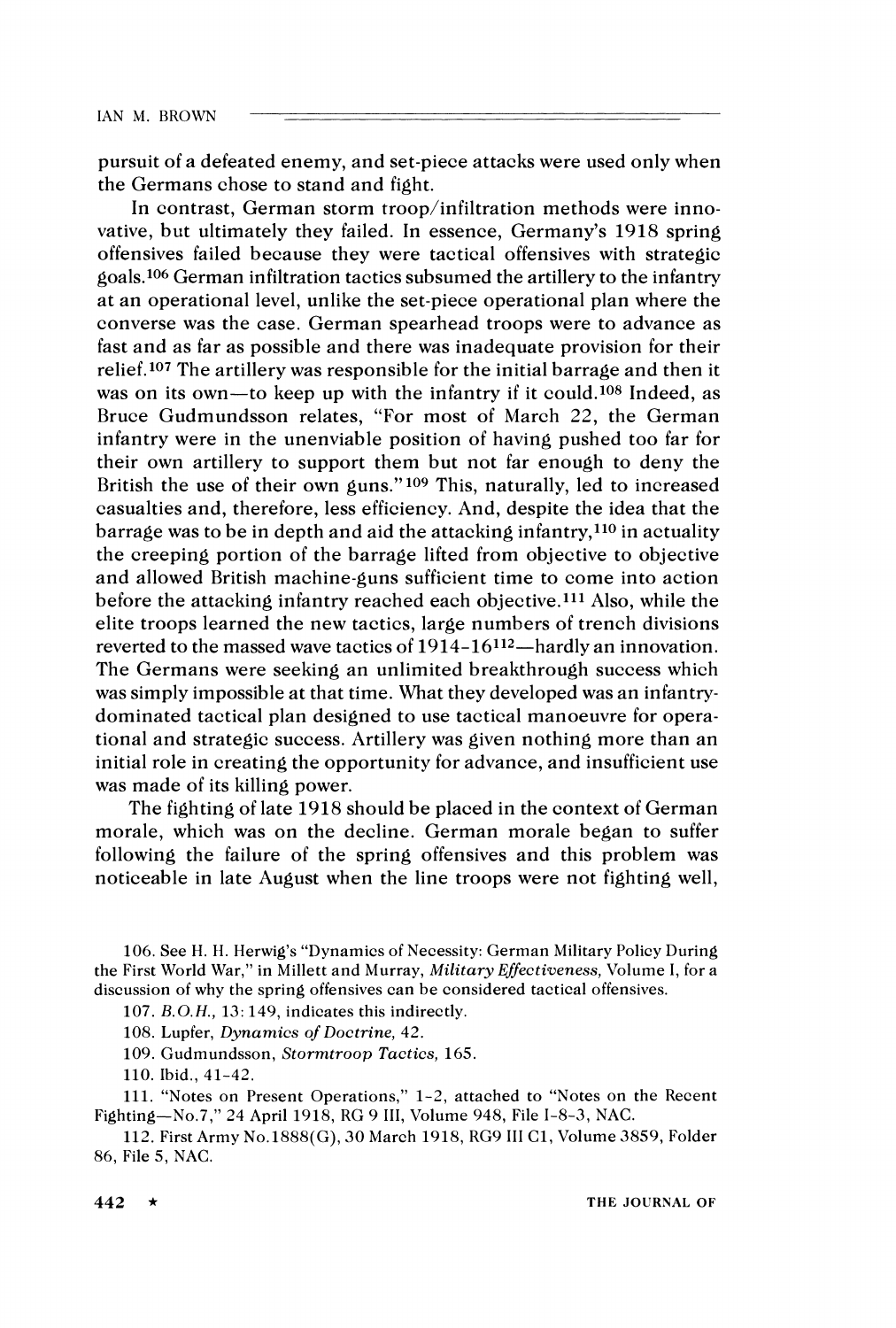although the elite troops fought well until the end of the war.<sup>113</sup> However, by October, there was a serious problem with German morale. This was blamed by some German commanders on the elastic defensive system they were using which led their troops to "believe that the ground is of no value," resulting in rapid retirement when attacked.114 There were other signs of breaking morale-rioting by the troops, and desertion. It is estimated that between August and October 1918 the German armies lost 750,000 to 1,000,000 men to desertion; this was nearly one-fifth of the total German Army available in the spring.115 To this can be added 1.25 to 1.6 million battle casualties during 1918.116 It should be no surprise, then, that by 11 November it was estimated that the Germans could field only four "fit" divisions-fit divisions being those that were rested and fresh, out of the 186 nominally available.117 Such a loss of men severely hindered the capability of the German Army to halt the Allied counteroffensives.

The German spring offensives of 1918 proved that a more open style of warfare was possible. The apparent German successes led the Canadians to consider adopting German methods as their own. In the end, however, the Canadian Corps realized that German methods were far from perfect. What the Canadians settled on by mid-1918 was the adoption of some German tactical methods, such as less concentrated infantry formations and even greater infantry self-reliance, which were then integrated into the Canadian system. The winter of 1917 and spring of 1918 must be seen as a period where the Corps made a number of *tactical changes* (specifically the new engineering structure, the machine-gun policy, infantry-tank cooperation, and better fire-andmovement infantry tactics based on the German example), that *augmented* their operational system, which remained essentially unchanged. Indeed, the only visible sign of an operational change that was not present in 1917 was in the emphasis on the limited exploitation of gains in 1918.

The point is not simply that the Canadian style of offensive operations was better than that of the Germans—it is that the conventional idea that manoeuvre warfare was the best solution to the Western Front is wrong. The set-piece style of attack was more efficient and effective

113. Battlefront Intelligence, 15. Also, "Ia/55622-Change in the Discipline of the German Army (1918)," 2, 3, Erlebach Papers, Volume 1, File 3, NAC.

114. 3rd Canadian Division Report on Cambrai Battle, 18.

115. Deist, W., "Der Militarische Zusammenbruch des Kaiserreiches. Zur Realitat der 'Dolchstosslegende,'" in U. Biittner, ed., *Das Crnrechtsregime* (Hamburg, 1986), 105, 117.

116. Ibid., 112, 113, 118.

117. Battlefront Intelligence, Conclusion, NAC.

MILITARY HISTORY